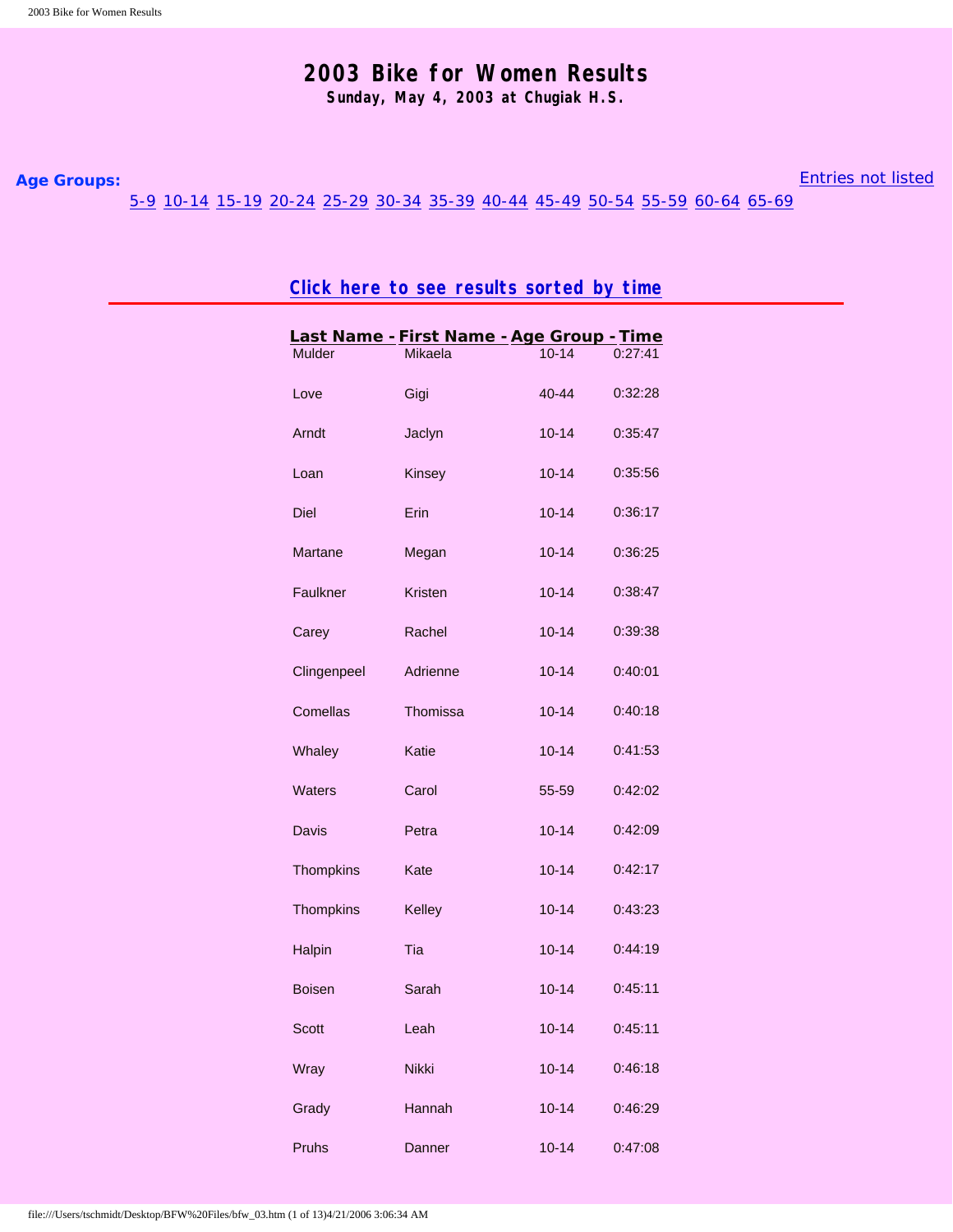<span id="page-1-1"></span><span id="page-1-0"></span>

| Moe              | Madison        | $10 - 14$ | 0:48:47 |
|------------------|----------------|-----------|---------|
| Shellenbaum      | Elyse          | $10 - 14$ | 0:49:18 |
| Young            | <b>Diana</b>   | $10 - 14$ | 0:49:27 |
| Clingenpeel      | <b>Marissa</b> | $10 - 14$ | 0:51:36 |
| Vania            | Madison        | $10 - 14$ | 0:53:20 |
| Whaley           | Karlie         | $10 - 14$ | 0:55:41 |
| Hart             | <b>Alexis</b>  | $10 - 14$ | 1:00:44 |
| Potter           | Alexandra      | $10 - 14$ | 1:02:26 |
| Ronsse           | Katie          | 15-19 Top | 0:25:36 |
| <b>Brady</b>     | Paige          | $15 - 19$ | 0:26:31 |
| Turrini          | Gina           | $15 - 19$ | 0:28:56 |
| Kincaid          | Meghan         | $15 - 19$ | 0:30:14 |
| Fischbach        | Danielle       | 15-19     | 0:32:10 |
| Fritz            | Lauren         | $15 - 19$ | 0:36:15 |
| Davis            | Allison        | $15 - 19$ | 0:36:20 |
| <b>Kesler</b>    | Linzy          | $15 - 19$ | 0:36:21 |
| O'Grady          | Mary K         | $15 - 19$ | 0:36:38 |
| <b>Hiekel</b>    | Markissa       | $15 - 19$ | 0:38:26 |
| Halpin           | Samantha       | $15 - 19$ | 0:38:31 |
| Kohler           | Annie          | $15 - 19$ | 0:43:56 |
| DeGange          | Gilia          | $15 - 19$ | 0:48:51 |
| <b>Volk</b>      | Megan          | $15 - 19$ | 0:49:31 |
| <b>Burzinski</b> | Kathryn        | $15 - 19$ | 0:52:27 |
| <b>Kesler</b>    | <b>Nikole</b>  | $15 - 19$ | 0:57:02 |
| Konkler          | <b>Stacey</b>  | $15 - 19$ | 1:03:03 |
| Setian           | Carrie         | 20-24 Top | 0:30:06 |
| Kelly            | Tiffany        | $20 - 24$ | 0:33:30 |
| <b>Hess</b>      | Sarah          | $20 - 24$ | 0:34:18 |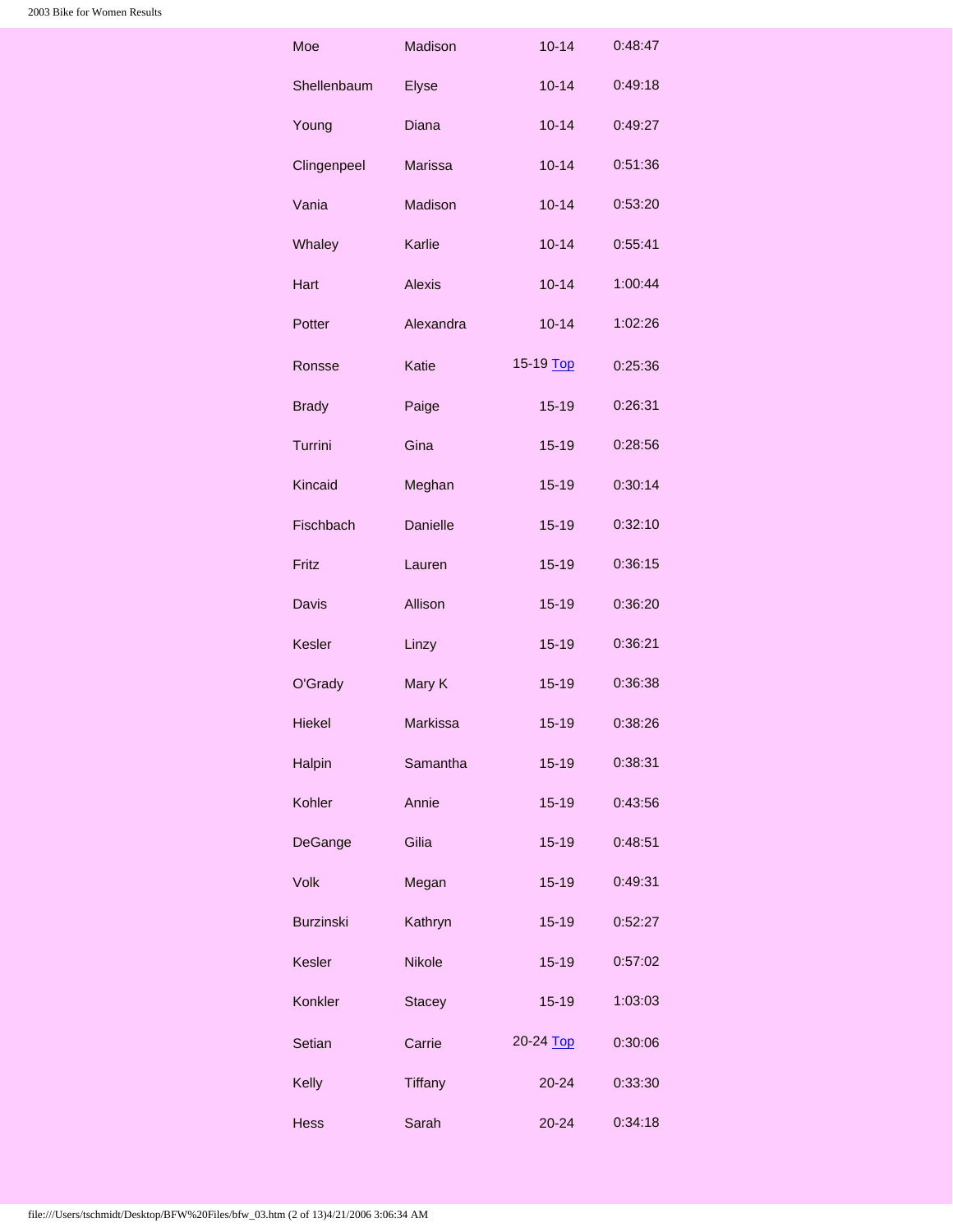<span id="page-2-0"></span>

| Carle           | Megan           | 20-24     | 0:34:54 |
|-----------------|-----------------|-----------|---------|
| Brown           | Stephanie       | $20 - 24$ | 0:35:41 |
| Melling         | Lynn            | $20 - 24$ | 0:35:56 |
| Foger           | <b>Kristin</b>  | $20 - 24$ | 0:38:07 |
| Whitlow         | Shauna          | $20 - 24$ | 0:38:36 |
| Velasquez       | Lalia           | $20 - 24$ | 0:40:23 |
| Hart            | Regina          | $20 - 24$ | 0:40:36 |
| <b>Bills</b>    | Wendy           | $20 - 24$ | 0:40:59 |
| <b>Brendel</b>  | Christy         | $20 - 24$ | 0:41:23 |
| Wetzel          | Jenny           | $20 - 24$ | 0:48:29 |
| <b>Stull</b>    | Amber           | 25-29 Top | 0:26:04 |
| <b>Miller</b>   | Sara            | 25-29     | 0:27:28 |
| Reimer          | Carly           | 25-29     | 0:28:33 |
| Woods           | <b>Nina</b>     | 25-29     | 0:29:02 |
| <b>Borke</b>    | <b>Kim</b>      | 25-29     | 0:29:50 |
| <b>Bonney</b>   | LeighAnne       | 25-29     | 0:32:02 |
| Eltringham      | Pippa           | 25-29     | 0:32:05 |
| Marcy           | Jessica         | 25-29     | 0:32:32 |
| Knapp           | Lorena          | $25 - 29$ | 0:32:46 |
| Silliphant      | Laura           | 25-29     | 0:33:12 |
| <b>Smith</b>    | Carrie          | $25 - 29$ | 0:33:34 |
| <b>Stockert</b> | Clare           | 25-29     | 0:33:45 |
|                 |                 |           |         |
| Anderson        | Regina          | 25-29     | 0:34:08 |
| <b>Smith</b>    | Mikki           | 25-29     | 0:34:28 |
| <b>Mitchell</b> | <b>Kristin</b>  | $25 - 29$ | 0:34:51 |
| Ehmann          | <b>Teal Sky</b> | 25-29     | 0:35:42 |
| <b>Hopkins</b>  | <b>Jennifer</b> | $25 - 29$ | 0:36:42 |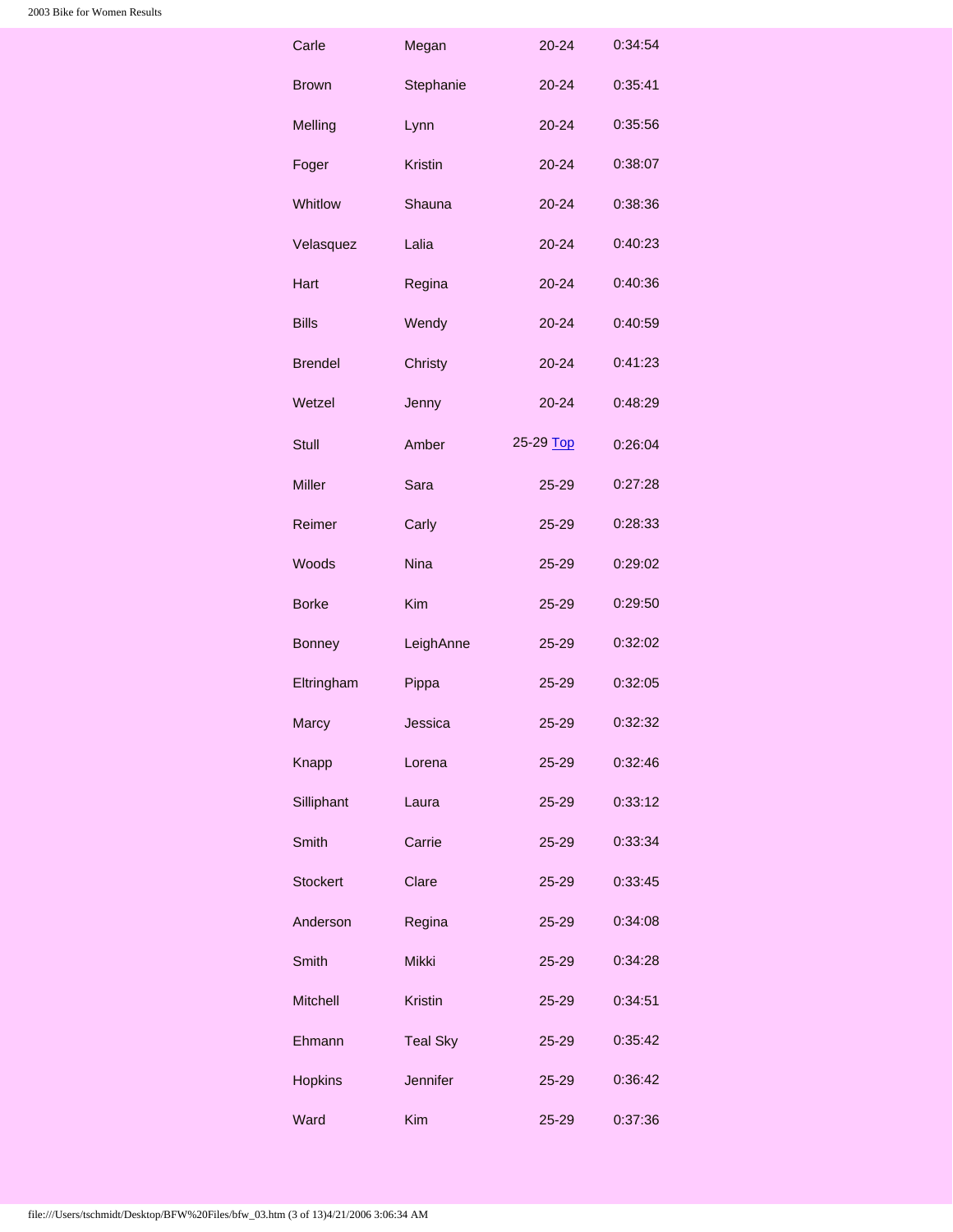<span id="page-3-0"></span>

| Sarnecki         | Megan           | 25-29     | 0:37:38 |
|------------------|-----------------|-----------|---------|
| Wren             | Carol           | 25-29     | 0:37:54 |
| Geldenhuys       | Adeline         | 25-29     | 0:38:16 |
| Davis            | Joanne          | 25-29     | 0:38:24 |
| Kennedy          | Laura           | 25-29     | 0:38:45 |
| Davis            | <b>Jackie</b>   | 25-29     | 0:38:49 |
| Libbey           | Colleen         | 25-29     | 0:38:59 |
| Lawrence         | Korinne         | 25-29     | 0:39:30 |
| Weamire          | Diana           | 25-29     | 0:39:51 |
| Lautaret         | <b>Tanya</b>    | $25 - 29$ | 0:40:32 |
| Williams         | Janelle         | 25-29     | 0:41:26 |
| Hadden           | Sara            | 25-29     | 0:45:38 |
| Duncan           | Ann-Lesley      | 25-29     | 0:49:03 |
| Gohrick          | <b>Kristina</b> | 25-29     | 0:49:23 |
| <b>Bahrakis</b>  | Jody            | 25-29     | 0:59:57 |
| <b>Mohwinkel</b> | Sheryl          | 30-34 Top | 0:24:34 |
| Donley           | Shannon         | 30-34     | 0:25:35 |
| <b>Bjerke</b>    | <b>Michelle</b> |           |         |
|                  |                 | 30-34     | 0:26:25 |
| Kimball          | Jenny           | $30 - 34$ | 0:27:25 |
| <b>Rhodes</b>    | Emily           | 30-34     | 0:28:42 |
| <b>Burroughs</b> | Angela          | 30-34     | 0:29:40 |
| Gore             | Anne            | 30-34     | 0:31:06 |
| Griffin          | Margaret        | 30-34     | 0:31:25 |
| Falskow          | Lise            | 30-34     | 0:31:33 |
| Lee              | Christina       | 30-34     | 0:32:03 |
| MacGregor        | Lori            | 30-34     | 0:32:37 |
| <b>Berbench</b>  | Julie           | 30-34     | 0:33:12 |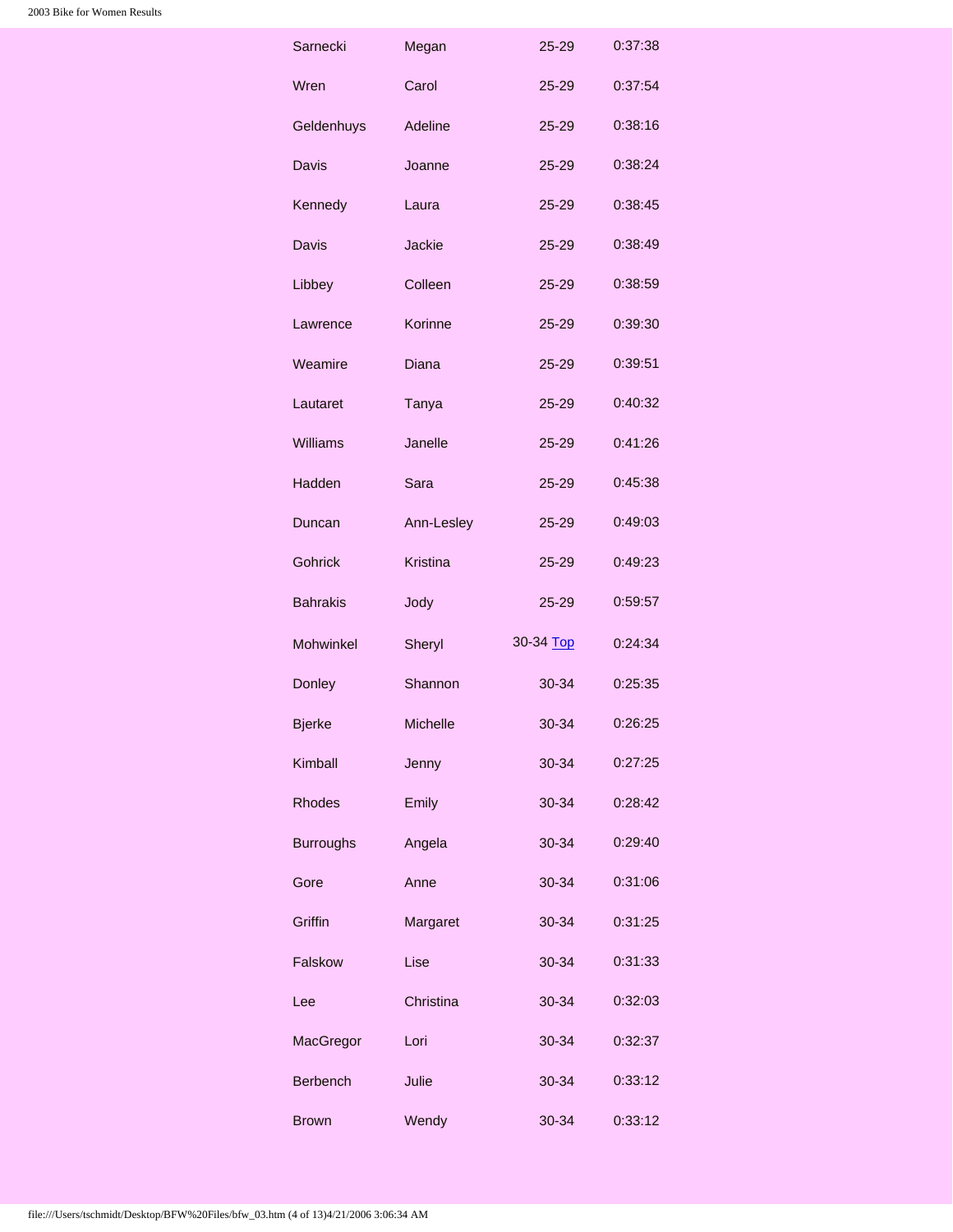| Keating          | Laura           | 30-34     | 0:33:44 |
|------------------|-----------------|-----------|---------|
| Watson           | Deana           | $30 - 34$ | 0:34:36 |
| <b>McKee</b>     | Rebecca         | 30-34     | 0:34:47 |
| <b>Walters</b>   | Carren          | 30-34     | 0:34:49 |
| <b>Stiles</b>    | Kattaryna       | 30-34     | 0:35:15 |
| Wendel           | <b>Michelle</b> | 30-34     | 0:35:40 |
| <b>Wolchok</b>   | <b>Michelle</b> | 30-34     | 0:36:17 |
| Brown            | Christa         | 30-34     | 0:36:49 |
| Davis            | Laura           | 30-34     | 0:36:52 |
| <b>MacDonald</b> | <b>Hilary</b>   | 30-34     | 0:38:10 |
| <b>Blake</b>     | Sarah           | $30 - 34$ | 0:38:10 |
| Henderson        | Jennifer        | 30-34     | 0:38:34 |
| Cooper           | Katrina         | 30-34     | 0:38:45 |
| <b>McGary</b>    | Jacquelyn       | 30-34     | 0:39:10 |
| Ferguson         | Cynthia         | 30-34     | 0:39:28 |
| Ratcliffe        | Deborah         | 30-34     | 0:39:47 |
| Haney            | Sheila          | 30-34     | 0:40:08 |
| Oweswith         | Gladys          | 30-34     | 0:42:32 |
| Sather           | Regina          | 30-34     | 0:46:10 |
| Enkvist          | Crystal         | 30-34     | 0:47:00 |
| Erb              | Bobbi Jo        | 30-34     | 0:47:15 |
| Arndt            | <b>Marlene</b>  | 30-34     | 0:47:27 |
| King             | Sharon          | 30-34     | 0:47:31 |
| Stimson          | <b>Stacy</b>    | 30-34     | 0:47:45 |
| <b>Harris</b>    | Lori            | 30-34     | 0:48:01 |
| <b>Brown</b>     | Rebecca         | 30-34     | 0:49:03 |
| Kolstad          | <b>Stacey</b>   | 30-34     | 0:49:27 |
| Rakos            | Karen           | 30-34     | 0:50:44 |
|                  |                 |           |         |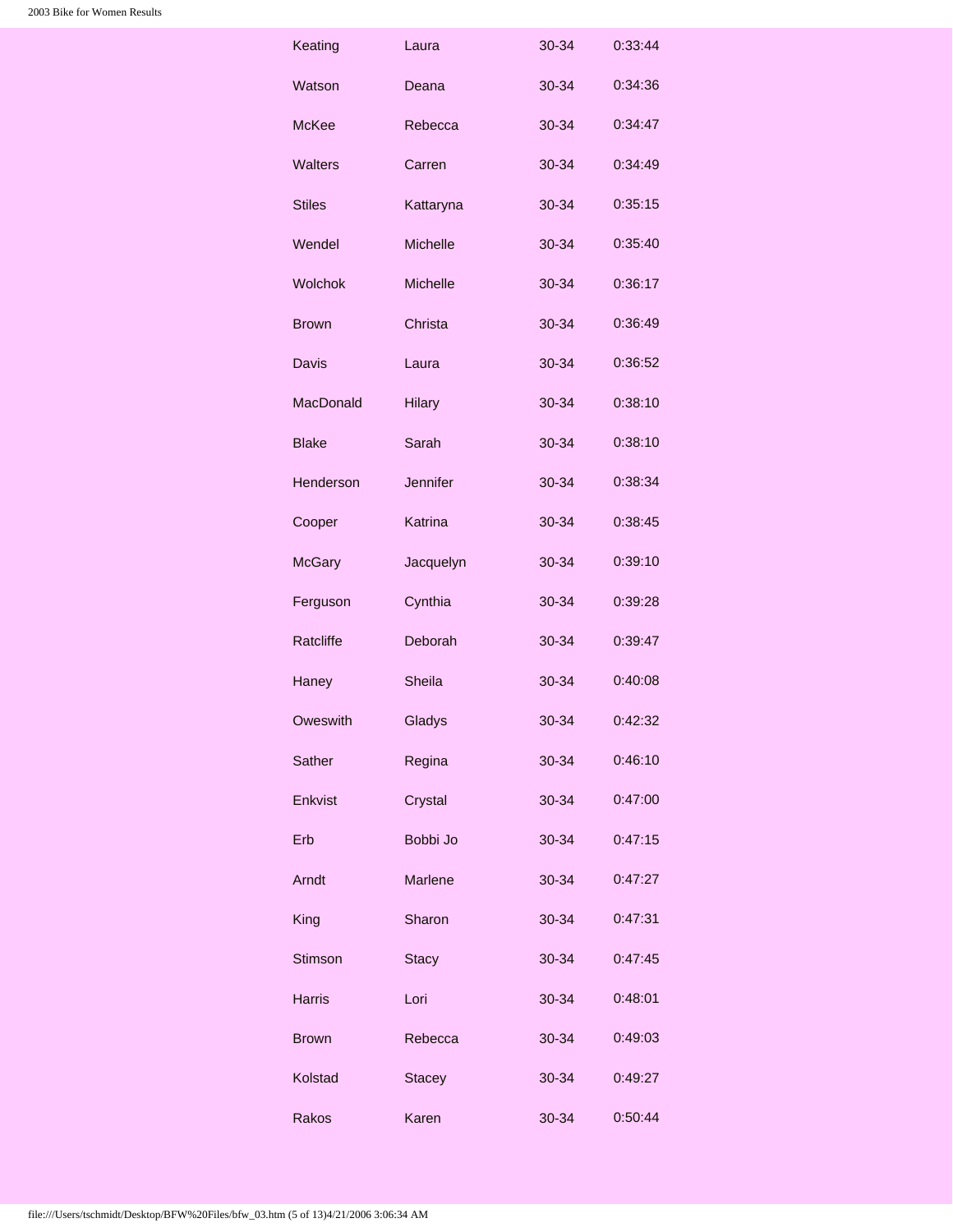<span id="page-5-0"></span>

| Pollock             | Jahna          | 30-34     | 0:50:54 |
|---------------------|----------------|-----------|---------|
| <b>Hynes</b>        | Patty          | 30-34     | 0:51:35 |
| Wilson              | Deenie         | 35-39 Top | 0:27:01 |
| VanHolstyn          | <b>Danelle</b> | 35-39     | 0:27:09 |
| Keller              | Lisa           | 35-39     | 0:28:10 |
| Rossberg            | Doreen         | 35-39     | 0:29:36 |
| Steinberg           | <b>Stacy</b>   | 35-39     | 0:29:41 |
| Davis               | Darcy          | 35-39     | 0:29:55 |
| <b>Bolen</b>        | Tammy          | 35-39     | 0:30:24 |
| <b>Reyes</b>        | Janus          | 35-39     | 0:30:26 |
| Gore                | Anne           | 35-39     | 0:30:28 |
| Holozubifc          | Mary           | 35-39     | 0:30:52 |
| <b>McCreary</b>     | Karen          | 35-39     | 0:30:59 |
| Connett             | Amanda         | 35-39     | 0:31:46 |
| <b>Mariner</b>      | Sarah          | 35-39     | 0:32:59 |
| Knox                | Allison        | 35-39     | 0:33:10 |
| Halpin              | <b>Theresa</b> | 35-39     | 0:33:12 |
| <b>Brown Taylor</b> | Paula          | 35-39     | 0:33:47 |
| VanHoek             | Kelly          | 35-39     | 0:34:19 |
| Radoff              | Diana          | 35-39     | 0:34:33 |
| Romine              | Rebecca        | 35-39     | 0:35:35 |
| <b>Mullis</b>       | Cindie         | 35-39     | 0:35:58 |
| Miller              | Susan          | 35-39     | 0:36:21 |
| Hennequin           | Masako         | 35-39     | 0:38:48 |
| Rothermel           | Linzi          | 35-39     | 0:39:07 |
| Prince              | Dianne         | 35-39     | 0:39:59 |
| Parsons             | Kelly          | 35-39     | 0:40:25 |
| Armstrong           | Gina           | 35-39     | 0:40:33 |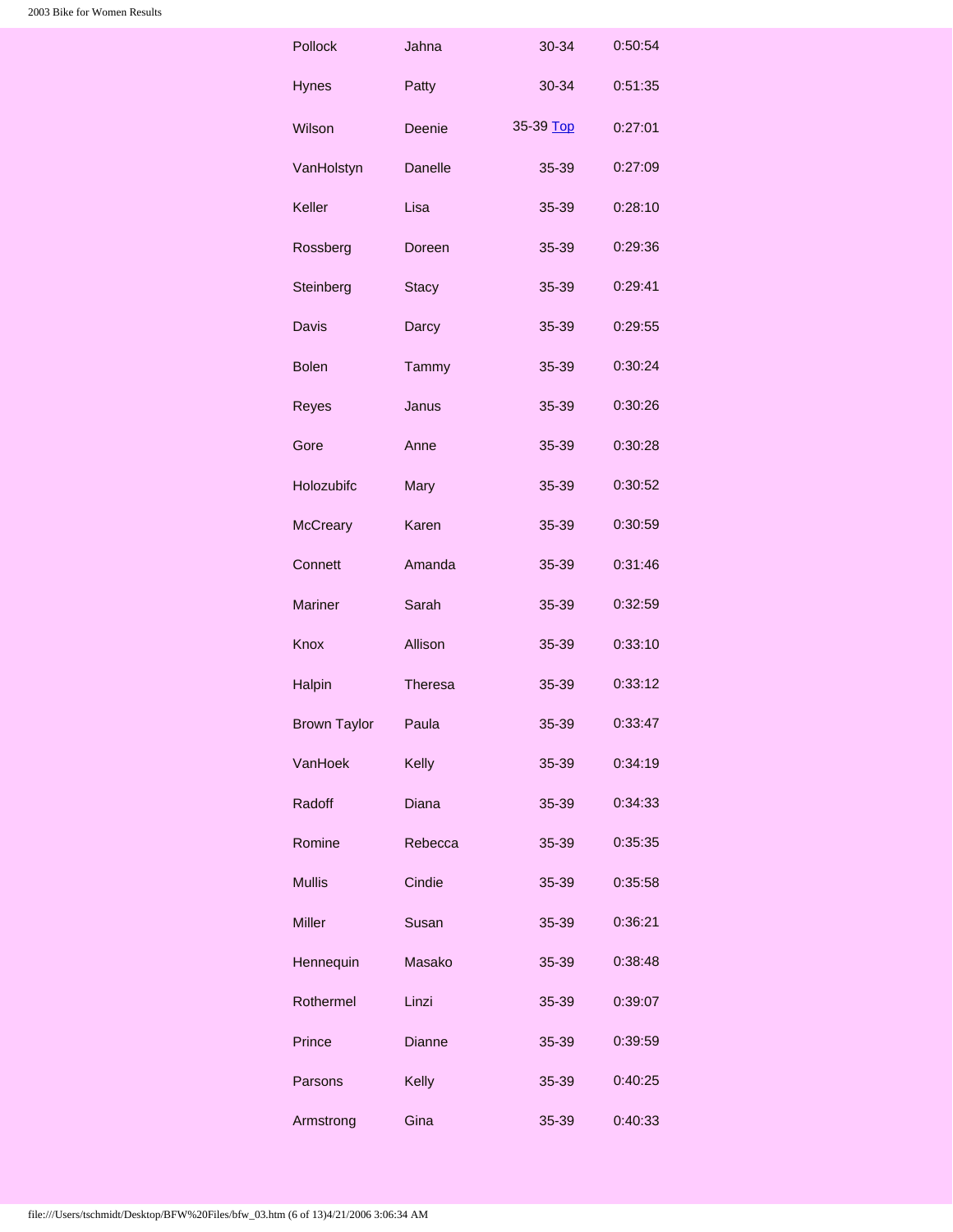<span id="page-6-0"></span>

| Gunther         | April         | 35-39     | 0:40:49 |
|-----------------|---------------|-----------|---------|
| Emery           | <b>Barb</b>   | 35-39     | 0:41:06 |
| Martinson       | Cheri         | 35-39     | 0:42:50 |
| Oakley          | Susan         | 35-39     | 0:42:52 |
| Larson          | Marge         | 35-39     | 0:42:53 |
| <b>Miller</b>   | Jackie        | 35-39     | 0:43:18 |
| Campbell        | Cheryl        | 35-39     | 0:43:22 |
| Smallwood       | <b>Tuyet</b>  | 35-39     | 0:43:30 |
| Harriman        | Melanie       | 35-39     | 0:44:01 |
| <b>Dubois</b>   | <b>Nikole</b> | 35-39     | 0:46:07 |
| Keilman-Cruz    | Lynne         | 35-39     | 0:46:29 |
| Hart            | Rochelle      | 35-39     | 0:47:10 |
| Goolie          | Mary          | 35-39     | 0:49:01 |
| King            | Wendy         | 35-39     | 0:49:35 |
| Grady           | Jolene        | 35-39     | 0:50:01 |
| Golden          | Tobi          | 35-39     | 0:51:51 |
| <b>Brown</b>    | Melanie       | 35-39     | 0:52:57 |
| Vania           | Tami          | 35-39     | 1:00:03 |
| Henry           | Lindsay       | 35-39     | 1:10:44 |
| Cook            | Stephanie     | 35-39     | 1:16:34 |
| Loan            | Sheryl        | 40-44 Top | 0:24:11 |
| <b>Haines</b>   | <b>Betsy</b>  | 40-44     | 0:26:21 |
| Wheatall        | Suzanne       | $40 - 44$ | 0:27:32 |
| <b>Pruhs</b>    | Deanna        | 40-44     | 0:29:39 |
| Jacobsen        | Rosy          | 40-44     | 0:31:50 |
| <b>McKenney</b> | Val           | 40-44     | 0:32:07 |
| Cronin          | Victoria      | 40-44     | 0:32:13 |
| Sheard          | Sue           | 40-44     | 0:32:21 |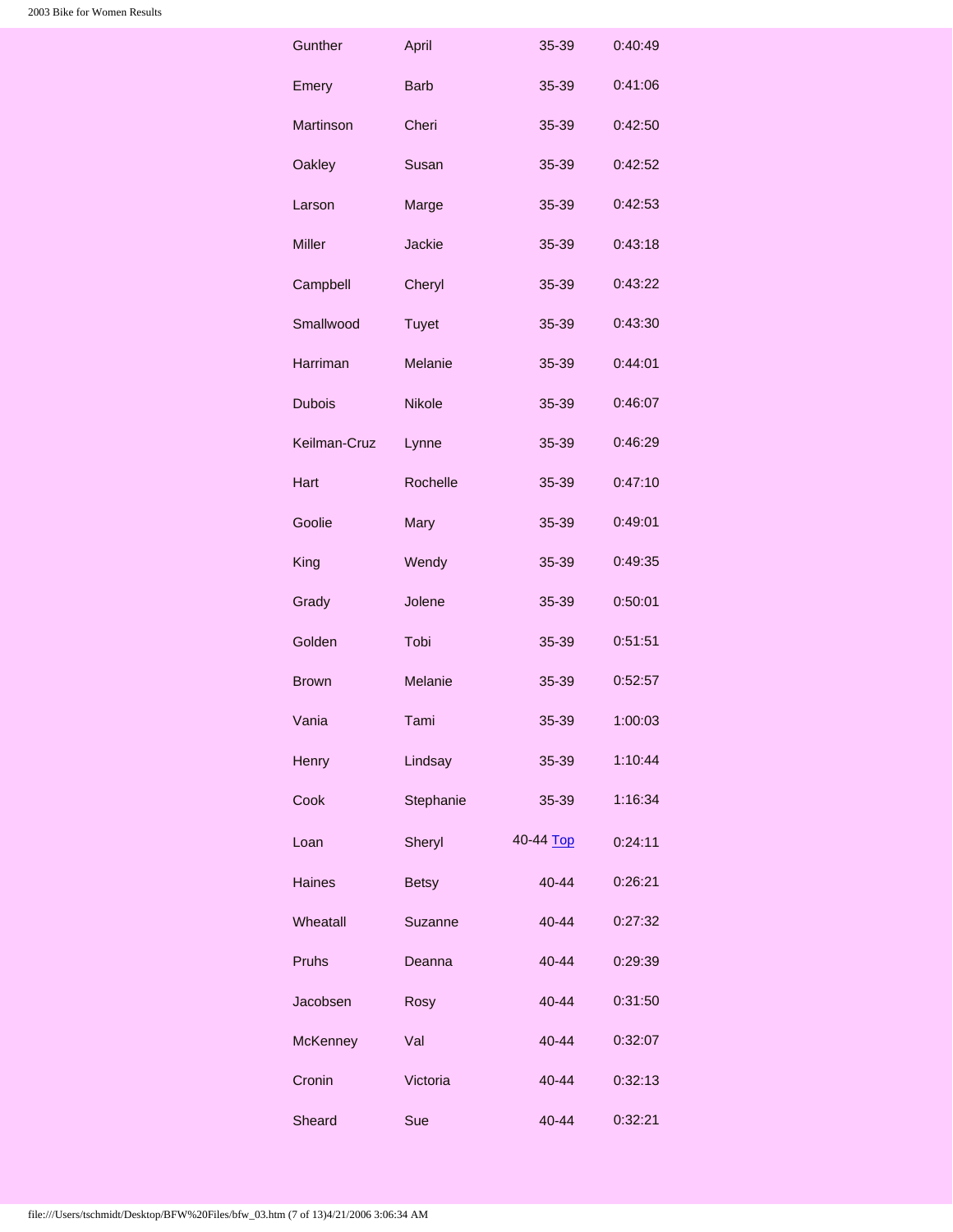| Davis            | Nancy           | 40-44     | 0:32:26 |
|------------------|-----------------|-----------|---------|
| Read             | Emily           | 40-44     | 0:32:46 |
| Seybert          | Kathy           | 40-44     | 0:32:58 |
| Ford             | Lynda           | 40-44     | 0:33:15 |
| Rudd             | Renee           | 40-44     | 0:33:27 |
| <b>Skurla</b>    | Lynn            | $40 - 44$ | 0:34:39 |
| Carlson          | <b>Jennifer</b> | 40-44     | 0:34:48 |
| Lile             | Amy             | 40-44     | 0:35:38 |
| <b>Bear</b>      | Robby           | $40 - 44$ | 0:36:01 |
| <b>Thibert</b>   | Janet           | 40-44     | 0:36:10 |
| Vaught           | Mary            | 40-44     | 0:36:22 |
| <b>Burzinski</b> | Laura           | $40 - 44$ | 0:36:43 |
| <b>Willis</b>    | Mindy           | 40-44     | 0:37:49 |
| Jaeger           | Michele         | 40-44     | 0:37:54 |
| Rose             | <b>Beth</b>     | 40-44     | 0:38:00 |
| Judy             | Kathleen        | 40-44     | 0:39:03 |
| Wackowski        | <b>Debbie</b>   | $40 - 44$ | 0:39:13 |
| <b>Krolick</b>   | Carol           | 40-44     | 0:39:39 |
| <b>Wills</b>     | Carrie          | 40-44     | 0:39:52 |
| <b>Miner</b>     | Lydia           | $40 - 44$ | 0:40:08 |
| <b>Brassard</b>  | Patty           | 40-44     | 0:40:10 |
| Eib              | Julie           | $40 - 44$ | 0:40:28 |
| Shabica          | Robin           | 40-44     | 0:40:38 |
| Hodl             | Elaine          | $40 - 44$ | 0:40:43 |
| Crafton          | Lee Anne        | $40 - 44$ | 0:41:10 |
| VanWormer        | Eugenia         | $40 - 44$ | 0:41:41 |
| <b>Tifental</b>  | Susan           | 40-44     | 0:42:15 |
| Veelman          | Lynette         | 40-44     | 0:42:28 |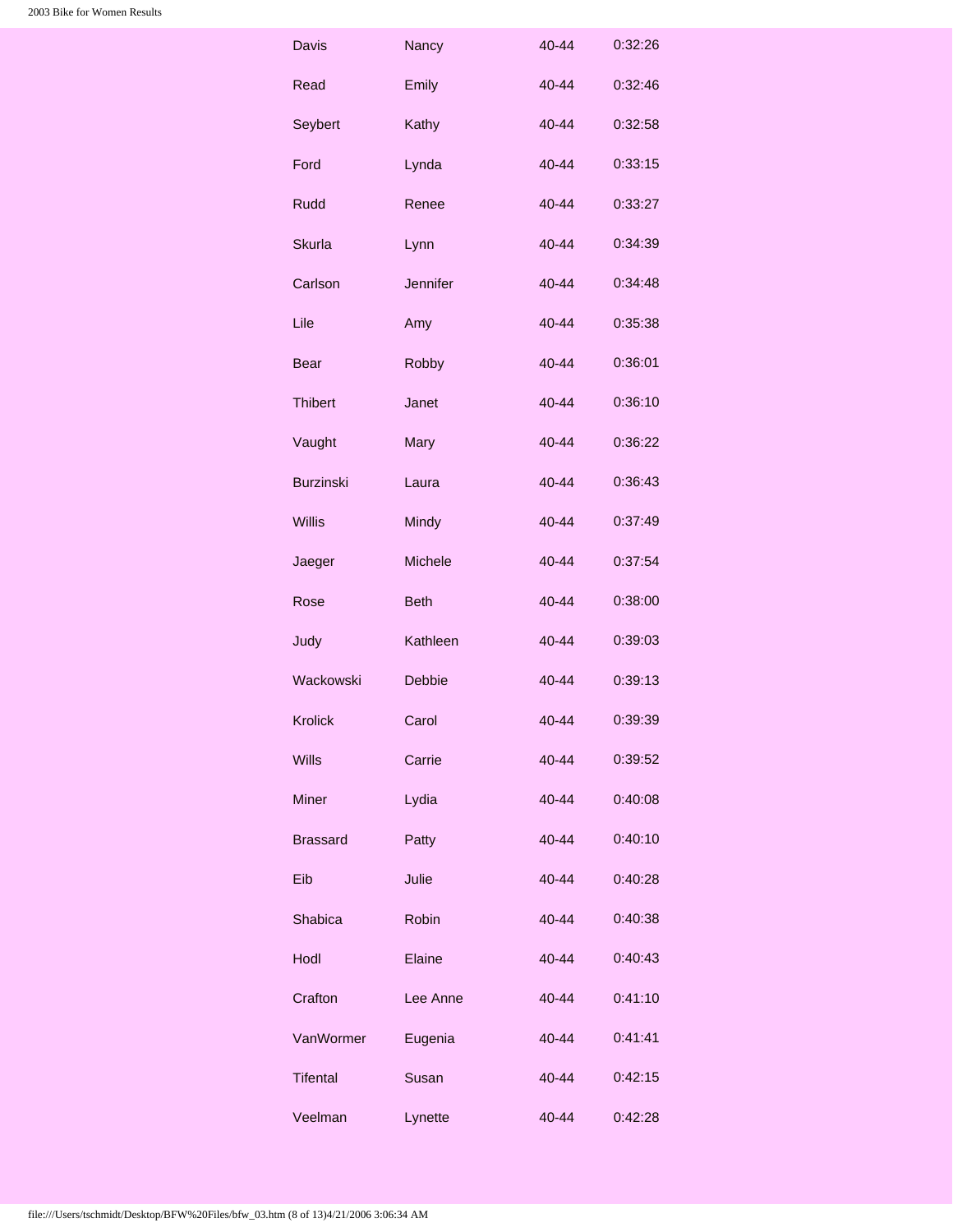<span id="page-8-0"></span>

| Moe             | Vivian        | 40-44     | 0:42:32 |
|-----------------|---------------|-----------|---------|
| Price           | Kathryn       | $40 - 44$ | 0:42:34 |
| Clingenpeel     | Jody          | 40-44     | 0:42:56 |
| Shellenbaum     | Diane         | 40-44     | 0:43:15 |
| <b>Steen</b>    | Cathy         | 40-44     | 0:44:31 |
| Eker            | Erin          | $40 - 44$ | 0:44:52 |
| Levy            | Donna         | 40-44     | 0:45:31 |
| <b>Boom</b>     | Chera         | 40-44     | 0:45:34 |
| Wonat           | <b>Bonnie</b> | 40-44     | 0:46:14 |
| Wray            | Irene         | 40-44     | 0:46:19 |
| <b>Durkin</b>   | Kate          | 40-44     | 0:46:45 |
| Gutberlet       | Simone        | 40-44     | 0:50:33 |
| Thomas          | Denise        | 40-44     | 0:50:56 |
| Whaley          | Michele       | 40-44     | 0:55:03 |
| Vania           | Veronica      | 40-44     | 1:03:56 |
| <b>Brown</b>    | <b>Kim</b>    | 40-44     | 1:04:19 |
| Smith           | Karen         | 40-44     | 1:25:41 |
| Diel            | Mary          | 45-49 Top | 0:27:22 |
| Page            | Constance     | 45-49     | 0:28:28 |
| <b>Martin</b>   | Margaret      | 45-49     | 0:29:26 |
| Pedersen        | Diane         | 45-49     | 0:32:21 |
| Davis           | Cindy         | 45-49     | 0:32:26 |
| <b>Hamilton</b> | Jeanne        | 45-49     | 0:32:41 |
| Lee             | Karen P.      | 45-49     | 0:36:25 |
| Turrini         | Lisa          | 45-49     | 0:36:37 |
| LaFurney        | Josefa        | 45-49     | 0:37:00 |
| Szymoniak       | <b>Chris</b>  | 45-49     | 0:37:02 |
| Lester          | Karen         | 45-49     | 0:37:26 |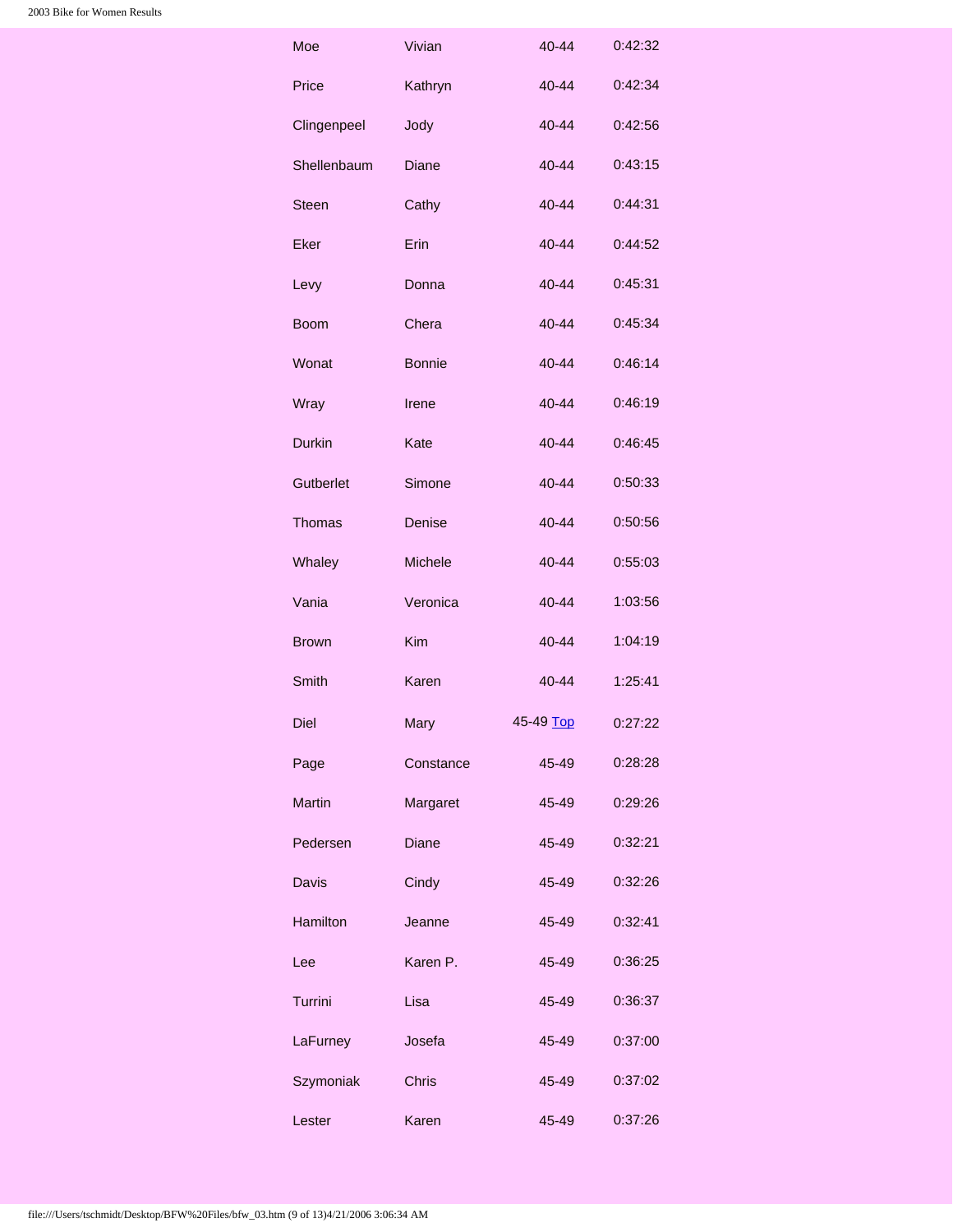| Wurm            | Terri          | 45-49 | 0:37:59 |
|-----------------|----------------|-------|---------|
| <b>Phillips</b> | Patti          | 45-49 | 0:38:03 |
| Frost           | Marian         | 45-49 | 0:38:28 |
| Hendel          | Cindy          | 45-49 | 0:38:37 |
| Cherry          | Maria          | 45-49 | 0:38:59 |
| <b>Matthews</b> | Julie          | 45-49 | 0:39:11 |
| Newgaard        | Colleen        | 45-49 | 0:39:24 |
| Young           | Lynn           | 45-49 | 0:39:26 |
| Comellas        | <b>Susanne</b> | 45-49 | 0:40:37 |
| Carlson         | Holli          | 45-49 | 0:41:10 |
| <b>Brewer</b>   | <b>Beth</b>    | 45-49 | 0:41:19 |
| Daniel          | Dorothy        | 45-49 | 0:42:07 |
| Young           | Janie          | 45-49 | 0:42:14 |
| Mahan           | Lucy           | 45-49 | 0:42:47 |
| Soderland       | <b>Dianne</b>  | 45-49 | 0:43:06 |
| Lautenberger    | Fran           | 45-49 | 0:43:18 |
| Kapper          |                | 45-49 | 0:43:51 |
|                 | jackie         |       |         |
| James           | DeLynn         | 45-49 | 0:44:04 |
| Bell            | <b>P.J.</b>    | 45-49 | 0:45:35 |
| Meyer           | Deb            | 45-49 | 0:46:04 |
| Ramponi         | Jill           | 45-49 | 0:49:04 |
| <b>Chriss</b>   | Sharon         | 45-49 | 0:51:02 |
| <b>Kobes</b>    | Niki           | 45-49 | 0:51:50 |
| Cochlan-Vendl   | Mary           | 45-49 | 0:51:53 |
| Springer-Hann   | Patricia       | 45-49 | 0:52:14 |
| <b>Boisen</b>   | Suzanne        | 45-49 | 0:55:52 |
| <b>Jacobs</b>   | Pam            | 45-49 | 0:57:01 |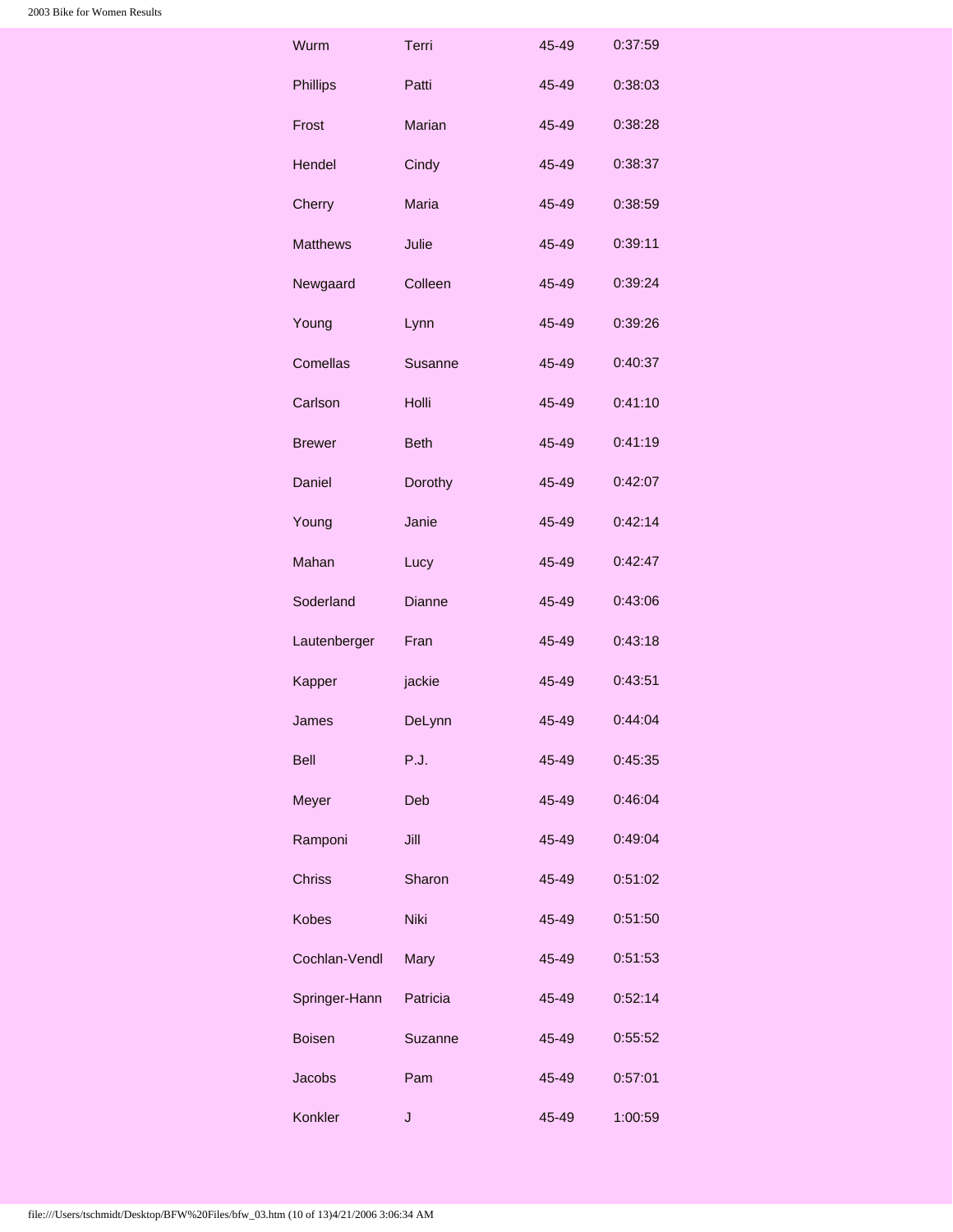<span id="page-10-0"></span>

| Zeiger            | Maria          | 50-54       | 0:26:30 |
|-------------------|----------------|-------------|---------|
| Holway            | Susie          | 50-54       | 0:27:36 |
| <b>Brown</b>      | Ellyn          | 50-54       | 0:29:44 |
| Menaker           | Joanna         | 50-54       | 0:30:12 |
| Wright            | Ginny          | $50-54(49)$ | 0:30:44 |
| Yamauchi          | Lesley         | 50-54       | 0:31:13 |
| <b>Brady</b>      | Nancy          | 50-54       | 0:31:15 |
| <b>Tibbitts</b>   | Elaine         | 50-54       | 0:32:28 |
| Goodell           | Joyce          | 50-54       | 0:33:27 |
| Caldwell          | <b>Barbara</b> | 50-54       | 0:33:34 |
| <b>Scott</b>      | Nancy          | 50-54       | 0:33:44 |
| Durnford          | E Travis       | 50-54       | 0:34:40 |
| Predeger          | <b>Betty</b>   | 50-54       | 0:34:49 |
| Flanigin          | Mary           | 50-54       | 0:35:30 |
| <b>Moses</b>      | Nancy          | 50-54       | 0:35:59 |
| Nixon             | Kate           | 50-54       | 0:36:23 |
| Fischer           | Jeanne         | 50-54       | 0:37:00 |
| <b>Voris</b>      | Karen          | 50-54       | 0:37:39 |
| <b>Block</b>      | Linda Sue      | 50-54       | 0:38:05 |
| <b>Tily</b>       | Laura          | 50-54       | 0:38:35 |
| Corral            | Debbie         | 50-54       | 0:40:10 |
| <b>Bartorillo</b> | Sandy          | 50-54       | 0:40:26 |
| Parr              | Janet          | 50-54       | 0:41:12 |
| Schweitzer        | Suzanne        | 50-54       | 0:41:40 |
| Massengale        | <b>Beth</b>    | 50-54       | 0:41:47 |
| O'Grady           | Katherine      | 50-54       | 0:42:01 |
| Knudsen           | Janet          | 50-54       | 0:43:24 |
| Rosene            | Karen          | 50-54       | 0:44:45 |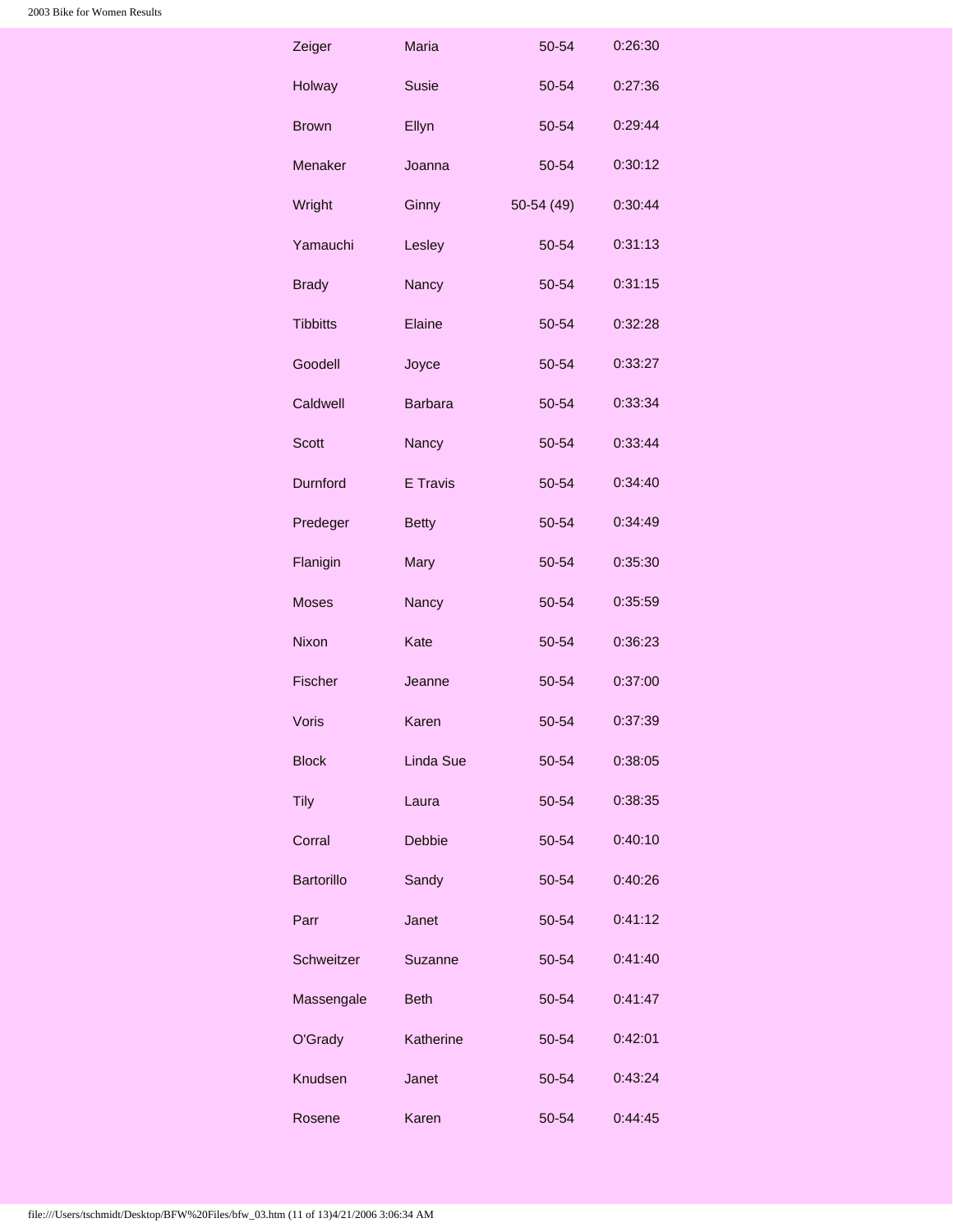<span id="page-11-1"></span><span id="page-11-0"></span>

| Greene-Wilkinson Denise |                 | 50-54     | 0:45:37 |
|-------------------------|-----------------|-----------|---------|
| Rushing                 | Diana           | 50-54     | 0:47:20 |
| Wetzel                  | Linda           | 50-54     | 0:48:12 |
| Maloney                 | Kathie          | 50-54     | 0:48:33 |
| Houghtaling             | Cynthia         | 50-54     | 0:52:36 |
| Howard                  | Leslie          | 50-54     | 0:58:33 |
| Fenstamaker             | Pamela          | 50-54     | 1:07:32 |
| Cherry-Hao              | Marguerite      | 50-54     | 1:24:31 |
| Lewis                   | Paulette        | 50-55     | 0:38:37 |
| <b>Miller</b>           | <b>Rita</b>     | 55-59 Top | 0:31:44 |
| Maguire                 | Patricia        | 55-59     | 0:31:58 |
| Schaab                  | Caren           | 55-59     | 0:35:46 |
| Imle                    | Linda           | 55-59     | 0:36:32 |
| <b>Burri</b>            | Jane            | 55-59     | 0:36:33 |
| <b>Thomas</b>           | Kathleen        | 55-59     | 0:36:42 |
| <b>DeCourtney</b>       | Christine       | 55-59     | 0:37:25 |
| Wiggins                 | Jane            | 55-59     | 0:39:00 |
| Clark                   | Lyn             | 55-59     | 0:39:01 |
| Geitz                   | Patricia        | 55-59     | 0:40:25 |
| Johnson                 | Sandy           | 55-59     | 0:42:14 |
| Withrow                 | Wendy           | 55-59     | 0:43:57 |
| <b>Brendel</b>          | <b>Judith</b>   | 55-59     | 0:44:02 |
| Farris                  | JudyAnn         | 55-59     | 0:50:10 |
| Slingluff               | Angie           | 55-59     | 0:57:33 |
| Fison                   | Susan           | 55-59     | 0:36:19 |
| Mahan                   | <b>McKenzie</b> | 5-9 Top   | 0:47:10 |
| Wheatall                | Elizabeth       | $5-9$     | 0:47:45 |
| Vania                   | <b>Merielle</b> | $5-9$     | 0:52:31 |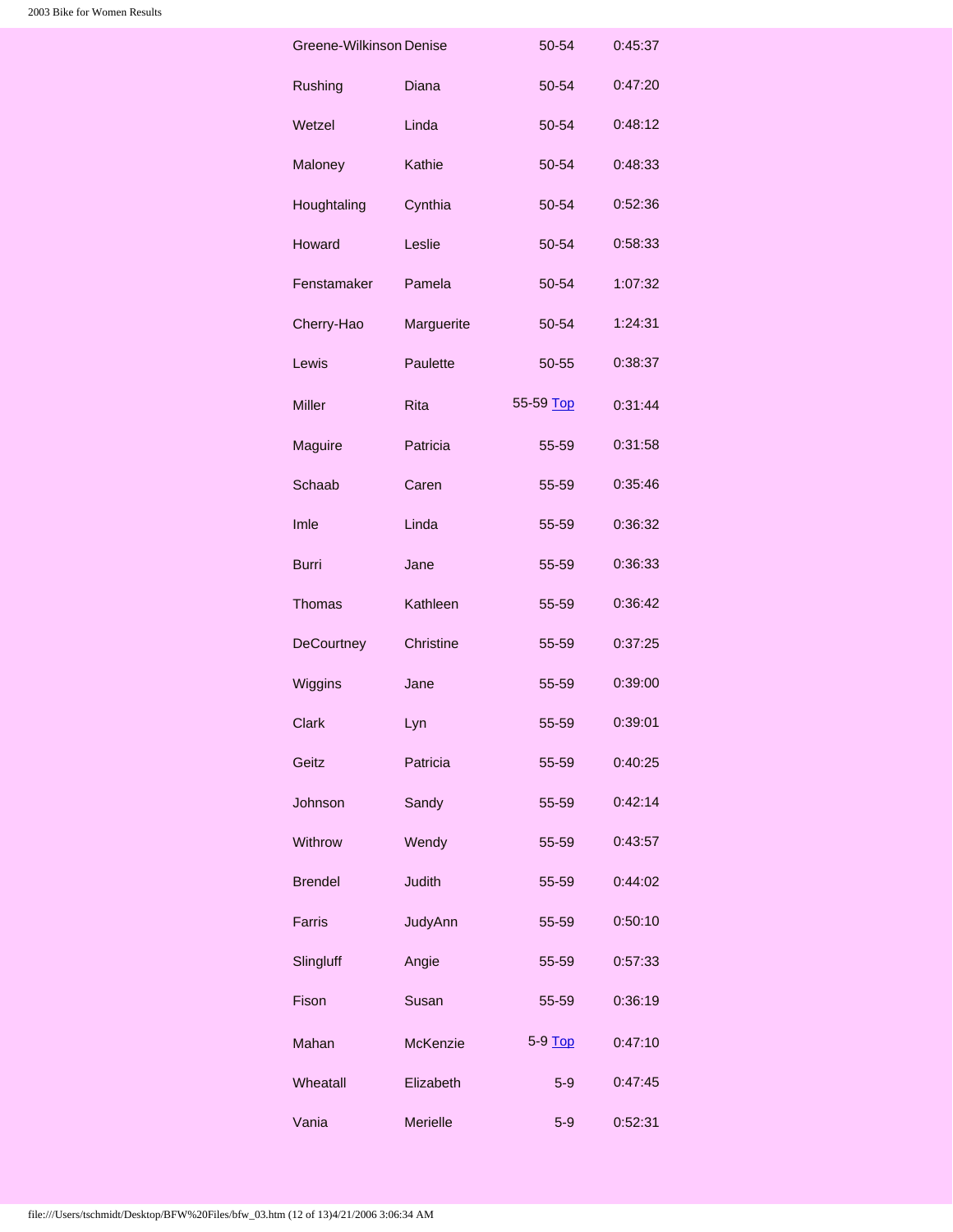| <b>Brown</b>     | Melissa       | $5-9$     | 0:53:56 |
|------------------|---------------|-----------|---------|
| <b>Bennett</b>   | Chryssie      | $5-9$     | 0:58:52 |
| Golden           | Aubrie        | $5-9$     | 0:59:42 |
| Vania            | Rene          | $5-9$     | 1:03:15 |
| <b>Brown</b>     | Morgan        | $5-9$     | 1:03:58 |
| <b>Neale</b>     | Megan         | $5-9$     | 1:07:08 |
| Cook             | Kyla          | $5-9$     | 1:16:15 |
| <b>Mohwinkel</b> | Diane         | 60-64 Top | 0:38:31 |
| Whitlock         | <b>Jackie</b> | 60-64     | 0:39:48 |
| Dale             | Kathy         | 60-64     | 0:43:33 |
| Crouch           | Carolyn       | 60-64     | 0:52:56 |
| Carder           | Nancy         | 60-64     | 1:11:03 |
| Spezialy         | <b>Millie</b> | 65-69 Top | 0:41:04 |
|                  |               |           |         |

## <span id="page-12-0"></span>**Last Name -First Name -Age Group - Time**

<span id="page-12-2"></span><span id="page-12-1"></span>

| Orr          | Terri  | $50 - 54$ | 41:05 |
|--------------|--------|-----------|-------|
| Huffman      | Kathy  | 55-59     | 45:45 |
| Senden       | Kristi | $25 - 29$ | 37:15 |
| <b>Brown</b> | Wendy  | $35 - 39$ | 33:12 |

[Top](#page-0-1)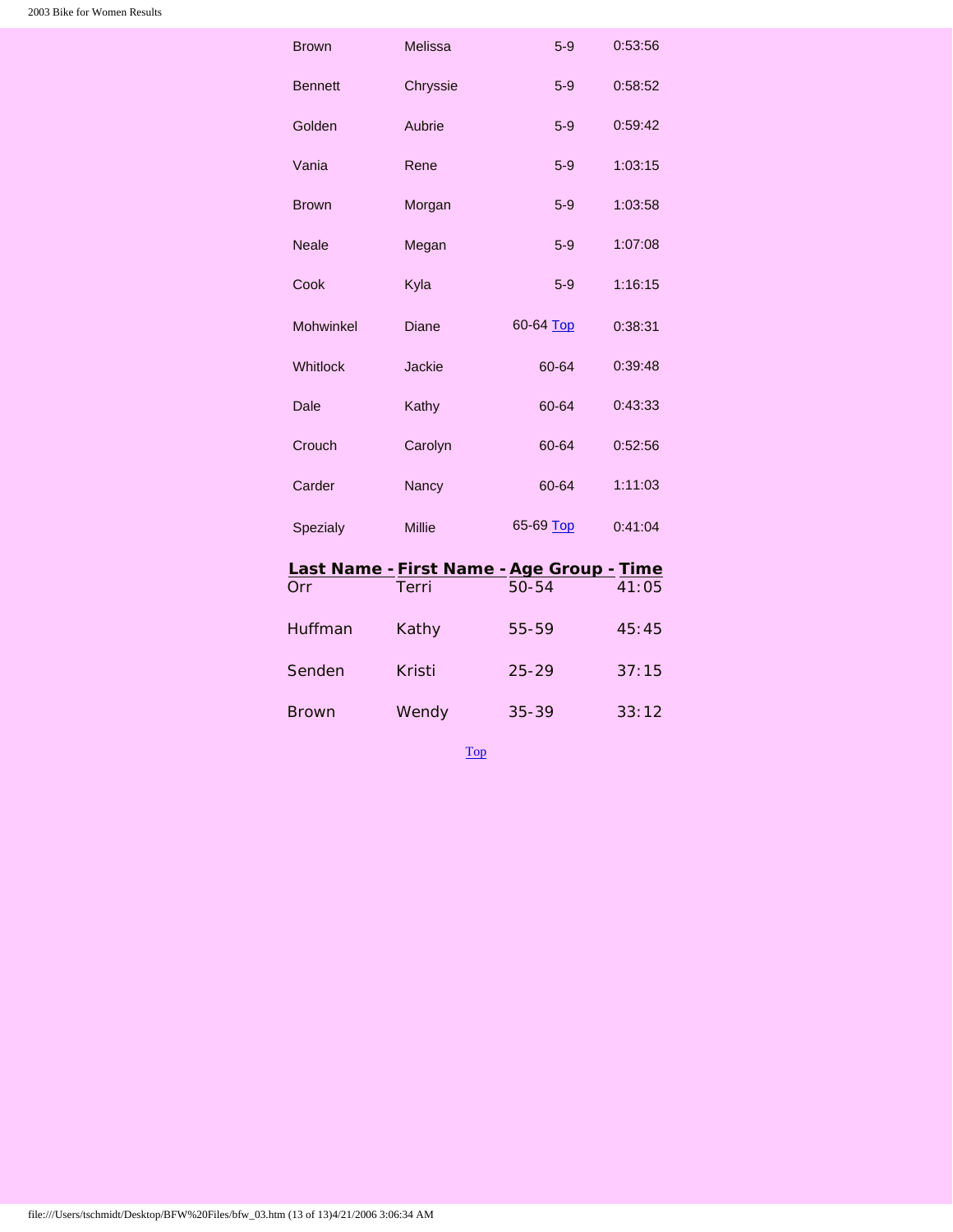## <span id="page-13-1"></span><span id="page-13-0"></span>**2003 Bike for Women Results**

**Sunday, May 4, 2003 at Chugiak H.S.**

|                  | <b>Sorted by Time</b> |           |         |  |  |
|------------------|-----------------------|-----------|---------|--|--|
| Loan             | Sheryl                | 40-44     | 0:24:11 |  |  |
| <b>Mohwinkel</b> | Sheryl                | 30-34     | 0:24:34 |  |  |
| Donley           | Shannon               | 30-34     | 0:25:35 |  |  |
| Ronsse           | Katie                 | $15 - 19$ | 0:25:36 |  |  |
| <b>Stull</b>     | Amber                 | $25 - 29$ | 0:26:04 |  |  |
| <b>Haines</b>    | <b>Betsy</b>          | 40-44     | 0:26:21 |  |  |
| <b>Bjerke</b>    | <b>Michelle</b>       | 30-34     | 0:26:25 |  |  |
| Zeiger           | <b>Maria</b>          | 50-54     | 0:26:30 |  |  |
| <b>Brady</b>     | Paige                 | $15 - 19$ | 0:26:31 |  |  |
| Wilson           | <b>Deenie</b>         | 35-39     | 0:27:01 |  |  |
| VanHolstyn       | <b>Danelle</b>        | 35-39     | 0:27:09 |  |  |
| <b>Diel</b>      | Mary                  | 45-49     | 0:27:22 |  |  |
| Kimball          | Jenny                 | $30 - 34$ | 0:27:25 |  |  |
| <b>Miller</b>    | Sara                  | $25 - 29$ | 0:27:28 |  |  |
| Wheatall         | <b>Suzanne</b>        | $40 - 44$ | 0:27:32 |  |  |
| Holway           | <b>Susie</b>          | 50-54     | 0:27:36 |  |  |
| <b>Mulder</b>    | <b>Mikaela</b>        | $10 - 14$ | 0:27:41 |  |  |
| Keller           | Lisa                  | 35-39     | 0:28:10 |  |  |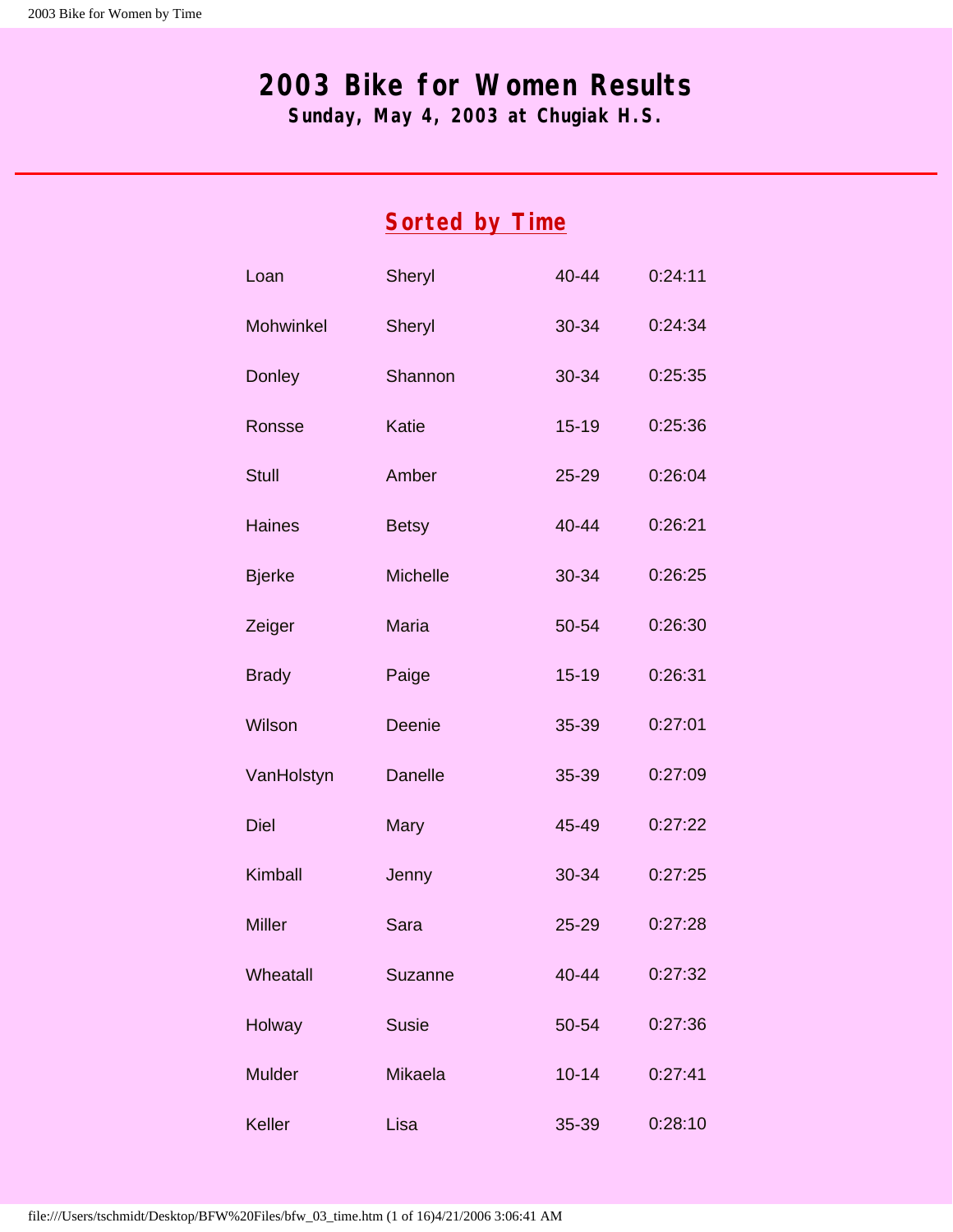| Page             | Constance    | 45-49     | 0:28:28 |
|------------------|--------------|-----------|---------|
| Reimer           | Carly        | $25 - 29$ | 0:28:33 |
| <b>Rhodes</b>    | Emily        | 30-34     | 0:28:42 |
| Turrini          | Gina         | $15 - 19$ | 0:28:56 |
| <b>Woods</b>     | <b>Nina</b>  | $25 - 29$ | 0:29:02 |
| <b>Martin</b>    | Margaret     | 45-49     | 0:29:26 |
| Rossberg         | Doreen       | 35-39     | 0:29:36 |
| <b>Pruhs</b>     | Deanna       | 40-44     | 0:29:39 |
| <b>Burroughs</b> | Angela       | 30-34     | 0:29:40 |
| Steinberg        | <b>Stacy</b> | 35-39     | 0:29:41 |
| <b>Brown</b>     | Ellyn        | 50-54     | 0:29:44 |
| <b>Borke</b>     | Kim          | 25-29     | 0:29:50 |
| <b>Davis</b>     | Darcy        | 35-39     | 0:29:55 |
| Setian           | Carrie       | $20 - 24$ | 0:30:06 |
| Menaker          | Joanna       | 50-54     | 0:30:12 |
| Kincaid          | Meghan       | $15 - 19$ | 0:30:14 |
| <b>Bolen</b>     | Tammy        | 35-39     | 0:30:24 |
| Reyes            | Janus        | 35-39     | 0:30:26 |
| Gore             | Anne         | 35-39     | 0:30:28 |
| Wright           | Ginny        | 50-54     | 0:30:44 |
| Holozubifc       | Mary         | 35-39     | 0:30:52 |
| McCreary         | Karen        | 35-39     | 0:30:59 |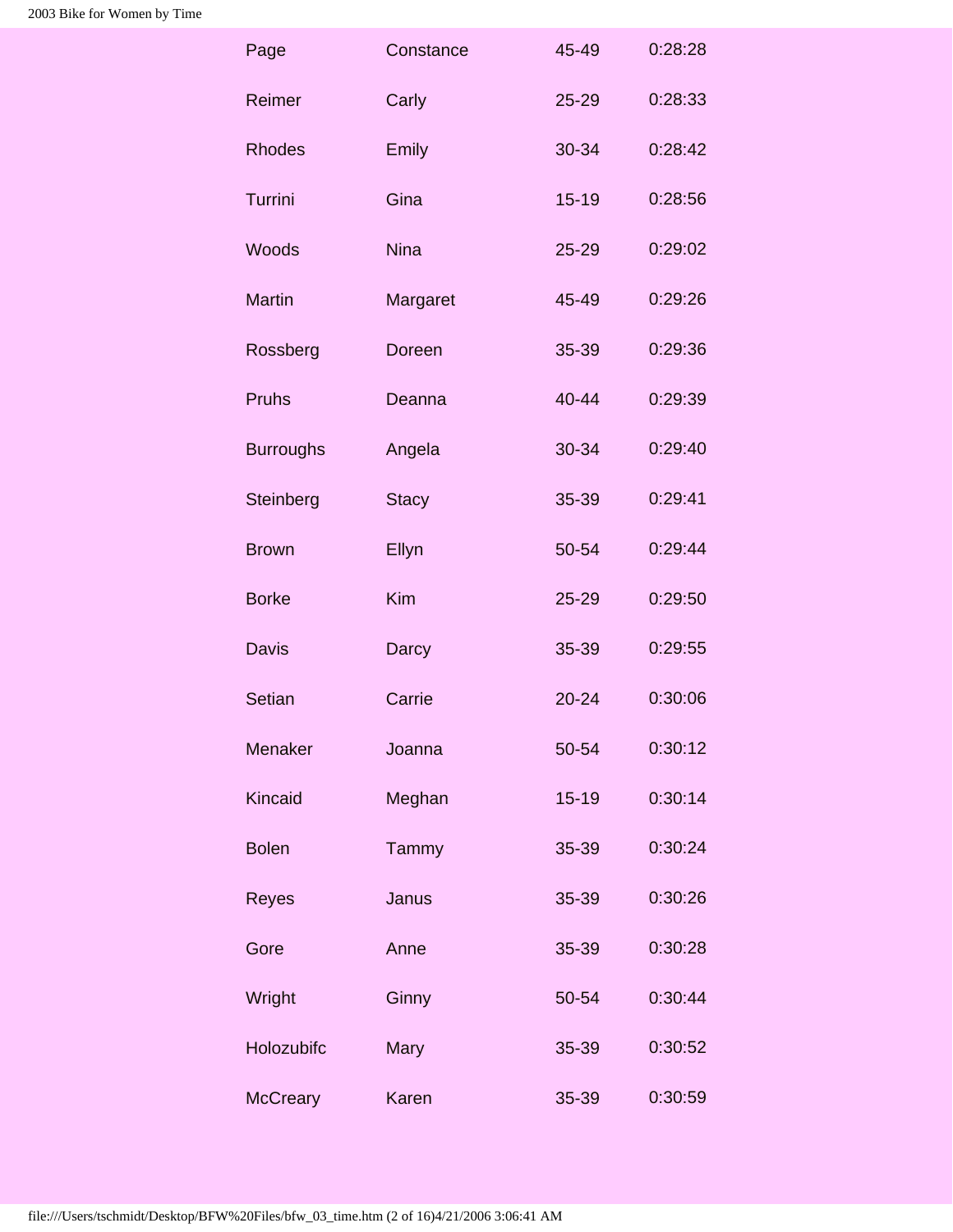| Anne            | 30-34     | 0:31:06 |  |
|-----------------|-----------|---------|--|
| Lesley          | 50-54     | 0:31:13 |  |
| Nancy           | 50-54     | 0:31:15 |  |
| Margaret        | 30-34     | 0:31:25 |  |
| Lise            | 30-34     | 0:31:33 |  |
| <b>Rita</b>     | 55-59     | 0:31:44 |  |
| Amanda          | 35-39     | 0:31:46 |  |
| Rosy            | 40-44     | 0:31:50 |  |
| Patricia        | 55-59     | 0:31:58 |  |
| LeighAnne       | 25-29     | 0:32:02 |  |
| Christina       | 30-34     | 0:32:03 |  |
| Pippa           | 25-29     | 0:32:05 |  |
| Val             | 40-44     | 0:32:07 |  |
| <b>Danielle</b> | $15-19$   | 0:32:10 |  |
| Victoria        | 40-44     | 0:32:13 |  |
| <b>Diane</b>    | 45-49     | 0:32:21 |  |
| Sue             | 40-44     | 0:32:21 |  |
| Cindy           | 45-49     | 0:32:26 |  |
| Nancy           | 40-44     | 0:32:26 |  |
| Gigi            | 40-44     | 0:32:28 |  |
| Elaine          | 50-54     | 0:32:28 |  |
| Jessica         | $25 - 29$ | 0:32:32 |  |
|                 |           |         |  |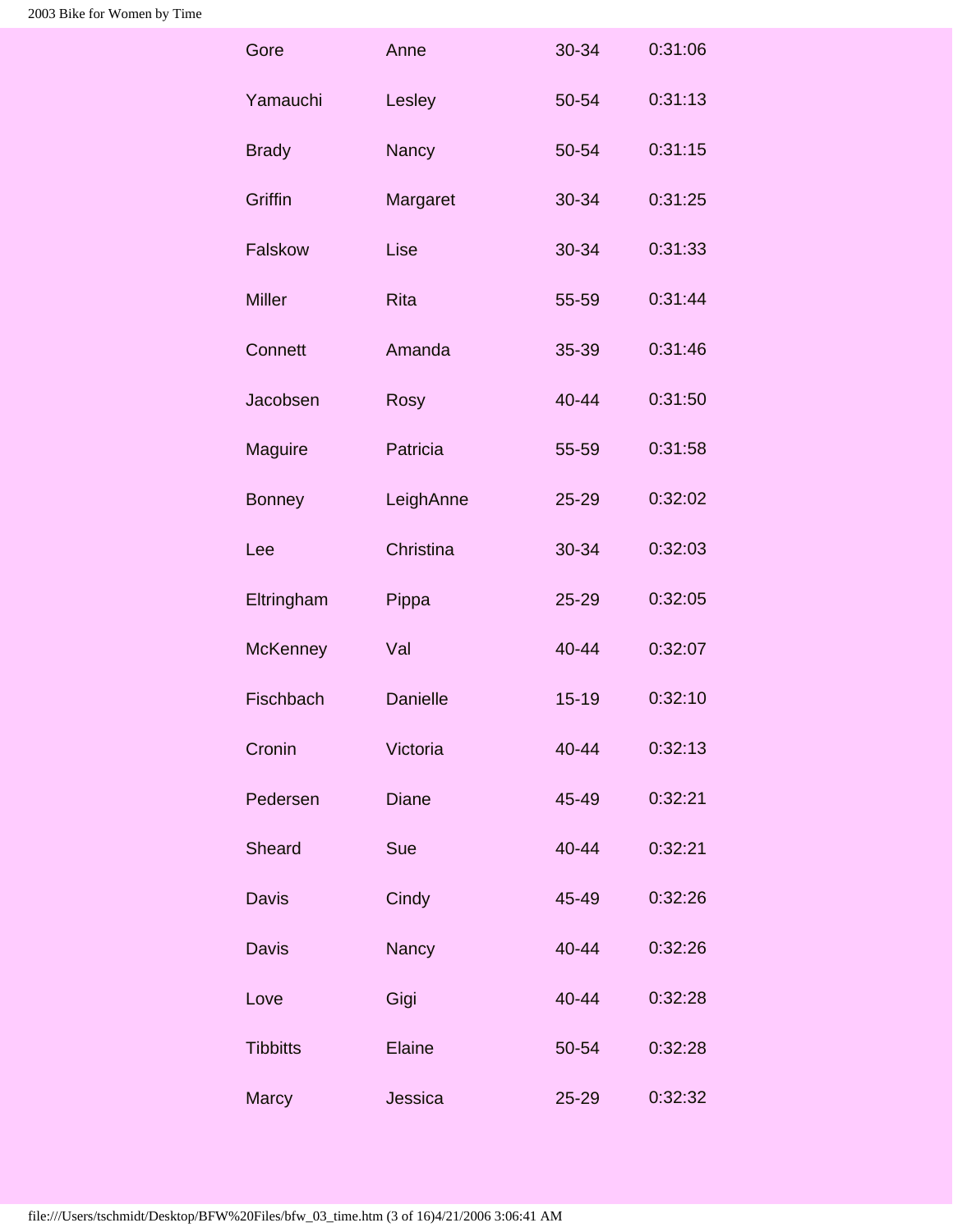| MacGregor           | Lori           | 30-34     | 0:32:37 |
|---------------------|----------------|-----------|---------|
| Hamilton            | Jeanne         | 45-49     | 0:32:41 |
| Knapp               | Lorena         | 25-29     | 0:32:46 |
| Read                | <b>Emily</b>   | 40-44     | 0:32:46 |
| Seybert             | Kathy          | 40-44     | 0:32:58 |
| <b>Mariner</b>      | Sarah          | 35-39     | 0:32:59 |
| <b>Knox</b>         | Allison        | 35-39     | 0:33:10 |
| <b>Berbench</b>     | Julie          | 30-34     | 0:33:12 |
| <b>Brown</b>        | Wendy          | 30-34     | 0:33:12 |
| Halpin              | <b>Theresa</b> | 35-39     | 0:33:12 |
| Silliphant          | Laura          | 25-29     | 0:33:12 |
| Ford                | Lynda          | 40-44     | 0:33:15 |
| Goodell             | Joyce          | 50-54     | 0:33:27 |
| <b>Rudd</b>         | Renee          | 40-44     | 0:33:27 |
| Kelly               | <b>Tiffany</b> | $20 - 24$ | 0:33:30 |
| Smith               | Carrie         | 25-29     | 0:33:34 |
| Caldwell            | <b>Barbara</b> | 50-54     | 0:33:34 |
| Keating             | Laura          | 30-34     | 0:33:44 |
| <b>Scott</b>        | <b>Nancy</b>   | 50-54     | 0:33:44 |
| <b>Stockert</b>     | Clare          | 25-29     | 0:33:45 |
| <b>Brown Taylor</b> | Paula          | 35-39     | 0:33:47 |
| Anderson            | Regina         | 25-29     | 0:34:08 |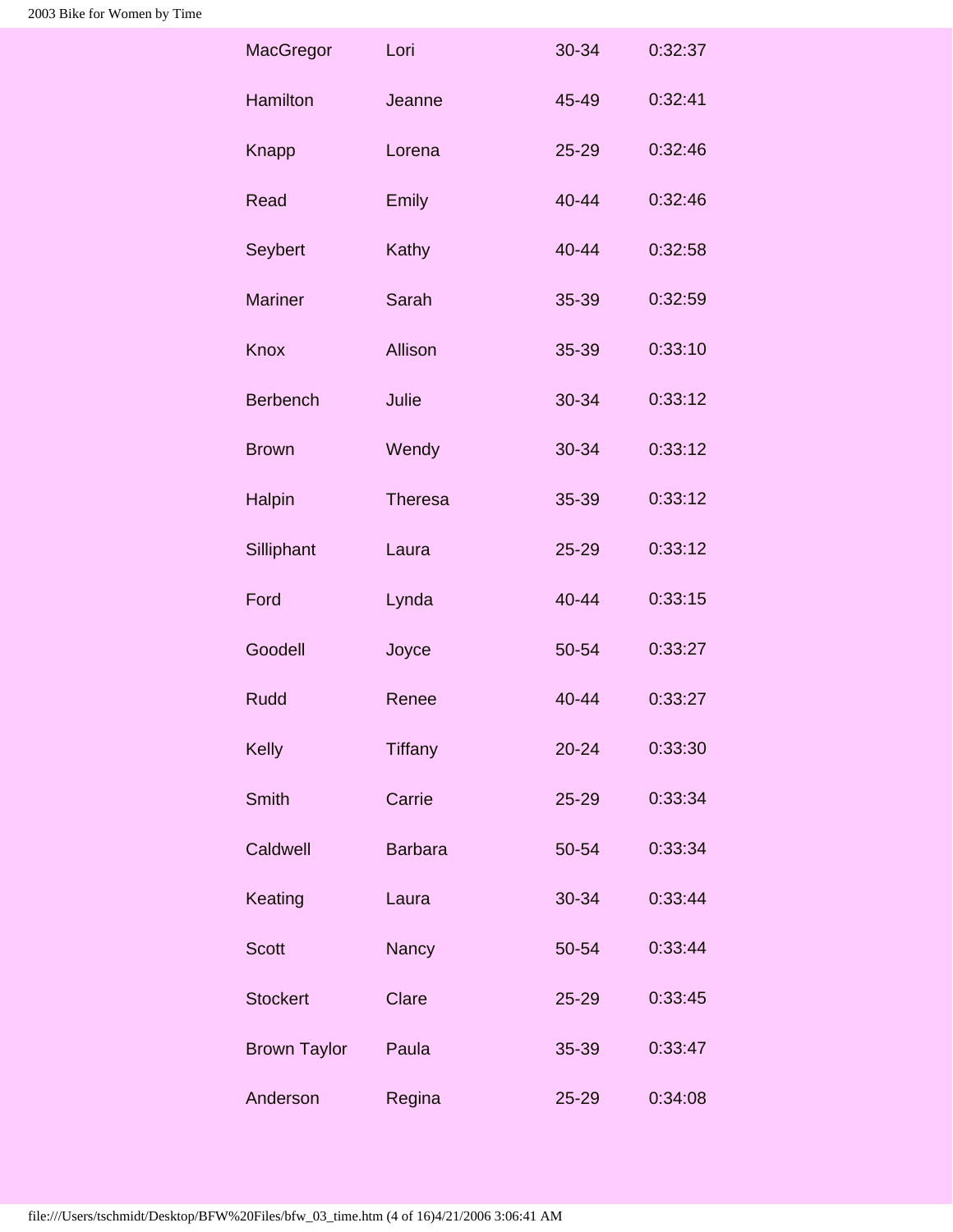| <b>Hess</b>     | Sarah           | $20 - 24$ | 0:34:18 |
|-----------------|-----------------|-----------|---------|
| VanHoek         | <b>Kelly</b>    | 35-39     | 0:34:19 |
| <b>Smith</b>    | <b>Mikki</b>    | $25 - 29$ | 0:34:28 |
| Radoff          | <b>Diana</b>    | 35-39     | 0:34:33 |
| Watson          | Deana           | 30-34     | 0:34:36 |
| <b>Skurla</b>   | Lynn            | 40-44     | 0:34:39 |
| <b>Durnford</b> | E Travis        | 50-54     | 0:34:40 |
| <b>McKee</b>    | Rebecca         | 30-34     | 0:34:47 |
| Carlson         | <b>Jennifer</b> | 40-44     | 0:34:48 |
| Predeger        | <b>Betty</b>    | 50-54     | 0:34:49 |
| <b>Walters</b>  | Carren          | 30-34     | 0:34:49 |
| <b>Mitchell</b> | <b>Kristin</b>  | 25-29     | 0:34:51 |
| Carle           | megan           | $20 - 24$ | 0:34:54 |
| <b>Stiles</b>   | Kattaryna       | 30-34     | 0:35:15 |
| Flanigin        | Mary            | 50-54     | 0:35:30 |
| Romine          | Rebecca         | 35-39     | 0:35:35 |
| Lile            | Amy             | 40-44     | 0:35:38 |
| Wendel          | Michelle        | 30-34     | 0:35:40 |
| <b>Brown</b>    | Stephanie       | 20-24     | 0:35:41 |
| Ehmann          | <b>Teal Sky</b> | 25-29     | 0:35:42 |
| Schaab          | Caren           | 55-59     | 0:35:46 |
| Arndt           | Jaclyn          | $10 - 14$ | 0:35:47 |
|                 |                 |           |         |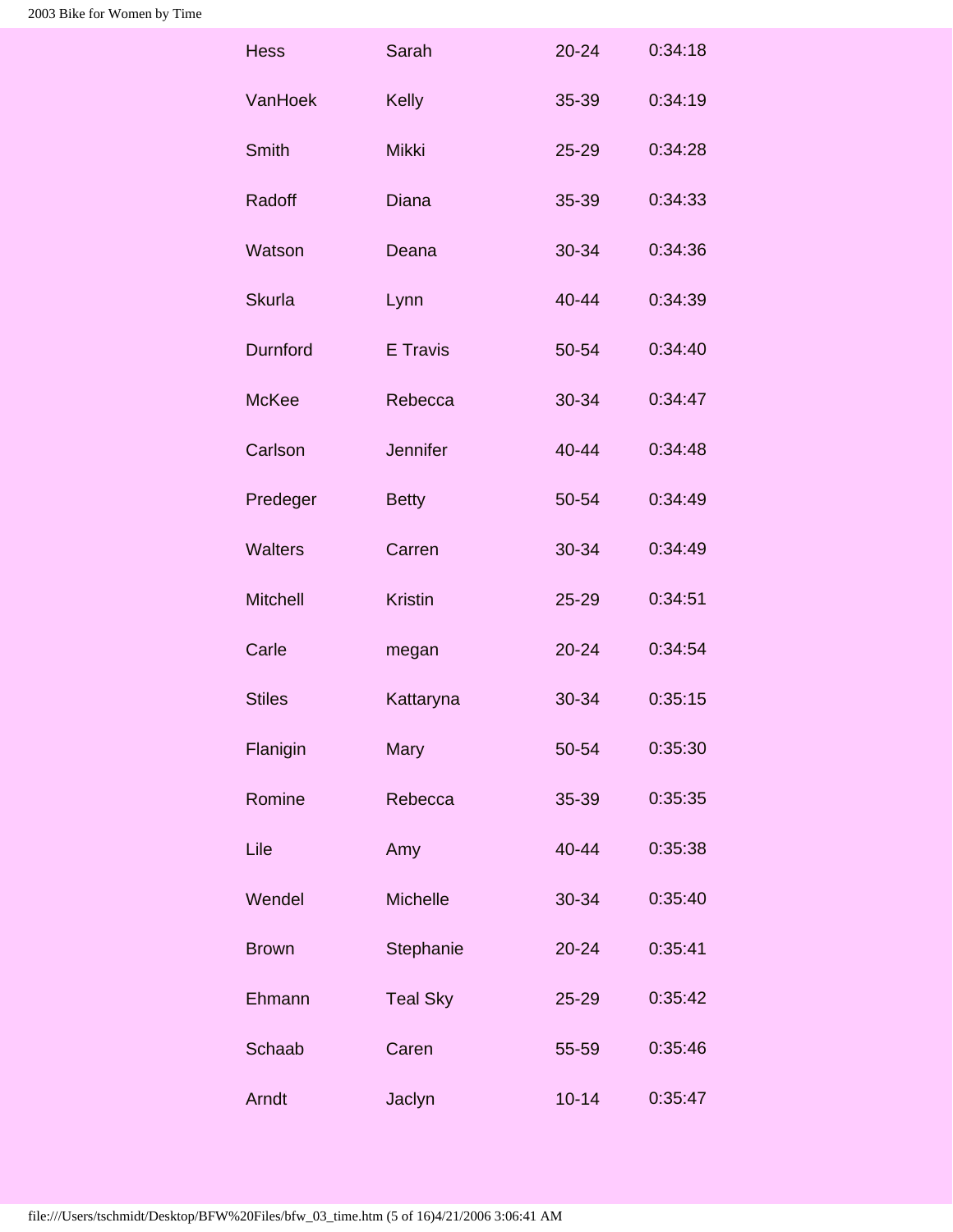| Loan           | Kinsey   | $10 - 14$ | 0:35:56 |
|----------------|----------|-----------|---------|
| Melling        | Lynn     | $20 - 24$ | 0:35:56 |
| <b>Mullis</b>  | Cindie   | 35-39     | 0:35:58 |
| <b>Moses</b>   | Nancy    | 50-54     | 0:35:59 |
| <b>Bear</b>    | Robby    | 40-44     | 0:36:01 |
| <b>Thibert</b> | Janet    | 40-44     | 0:36:10 |
| Fritz          | Lauren   | $15 - 19$ | 0:36:15 |
| <b>Wolchok</b> | Michelle | 30-34     | 0:36:17 |
| <b>Diel</b>    | Erin     | $10 - 14$ | 0:36:17 |
| Fison          | Susan    | 55-60     | 0:36:19 |
| <b>Davis</b>   | Allison  | $15 - 19$ | 0:36:20 |
| <b>Miller</b>  | Susan    | 35-39     | 0:36:21 |
| Kesler         | Linzy    | $15 - 19$ | 0:36:21 |
| Vaught         | Mary     | 40-44     | 0:36:22 |
| Nixon          | Kate     | 50-54     | 0:36:23 |
| Lee            | Karen P. | 45-49     | 0:36:25 |
| Martane        | Megan    | $10 - 14$ | 0:36:25 |
| Imle           | Linda    | 55-59     | 0:36:32 |
| <b>Burri</b>   | Jane     | 55-59     | 0:36:33 |
| Turrini        | Lisa     | 45-49     | 0:36:37 |
| O'Grady        | Mary K   | $15 - 19$ | 0:36:38 |
| <b>Thomas</b>  | Kathleen | 55-59     | 0:36:42 |
|                |          |           |         |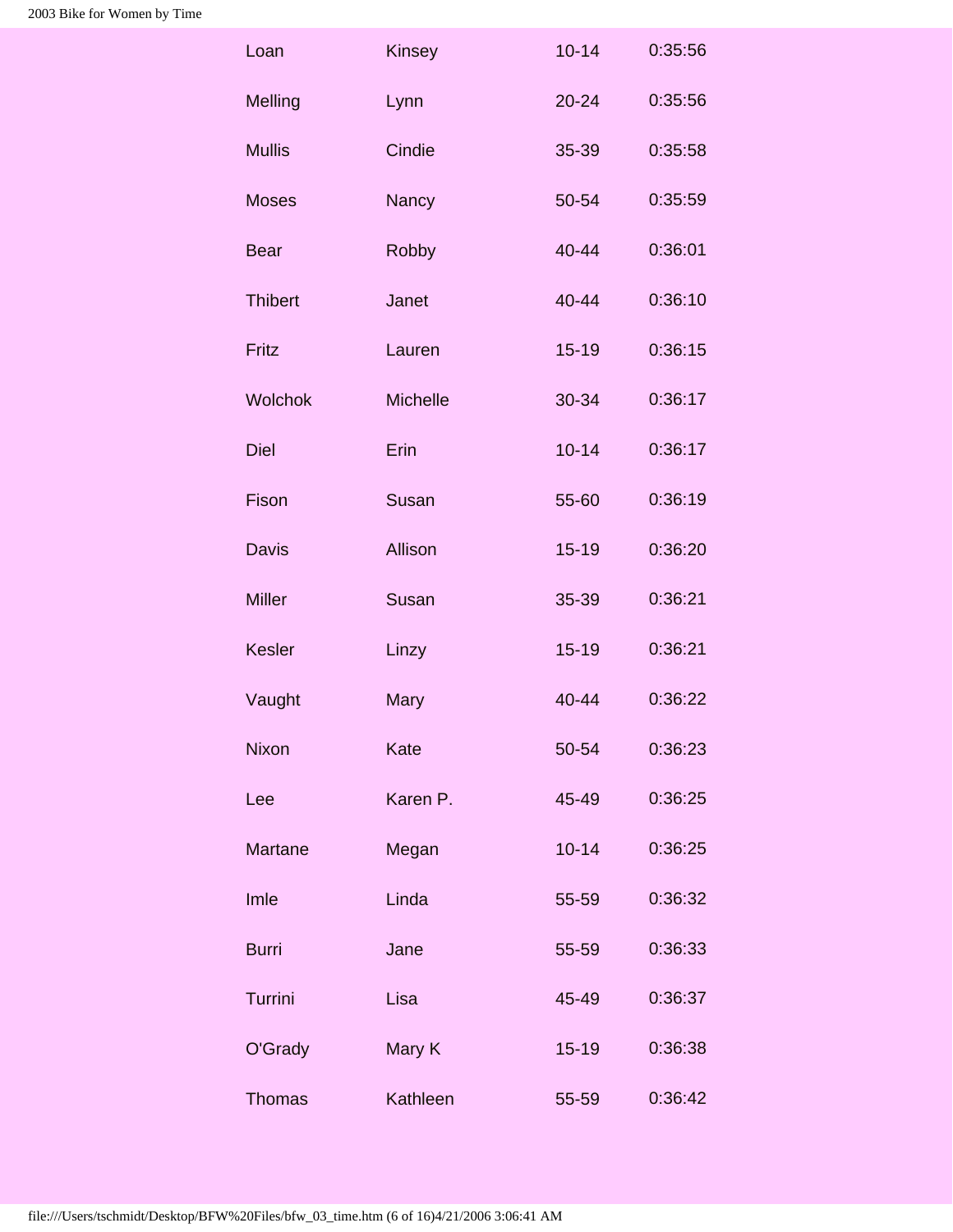| Jennifer         | $25 - 29$ | 0:36:42 |
|------------------|-----------|---------|
| Laura            | $40 - 44$ | 0:36:43 |
| Christa          | 30-34     | 0:36:49 |
| Laura            | 30-34     | 0:36:52 |
| Jeanne           | 50-54     | 0:37:00 |
| Josefa           | 45-49     | 0:37:00 |
| <b>Chris</b>     | 45-49     | 0:37:02 |
| Christine        | 55-59     | 0:37:25 |
| Karen            | 45-49     | 0:37:26 |
| kim              | $25 - 29$ | 0:37:36 |
| Megan            | $25 - 29$ | 0:37:38 |
| Karen            | 50-54     | 0:37:39 |
| Mindy            | 40-44     | 0:37:49 |
| Carol            | $25 - 29$ | 0:37:54 |
| Michele          | 40-44     | 0:37:54 |
| Terri            | 45-49     | 0:37:59 |
| <b>Beth</b>      | 40-44     | 0:38:00 |
| Patti            | 45-49     | 0:38:03 |
| <b>Linda Sue</b> | 50-54     | 0:38:05 |
| <b>Kristin</b>   | $20 - 24$ | 0:38:07 |
| <b>Hilary</b>    | 30-34     | 0:38:10 |
| Sarah            | 30-34     | 0:38:10 |
|                  |           |         |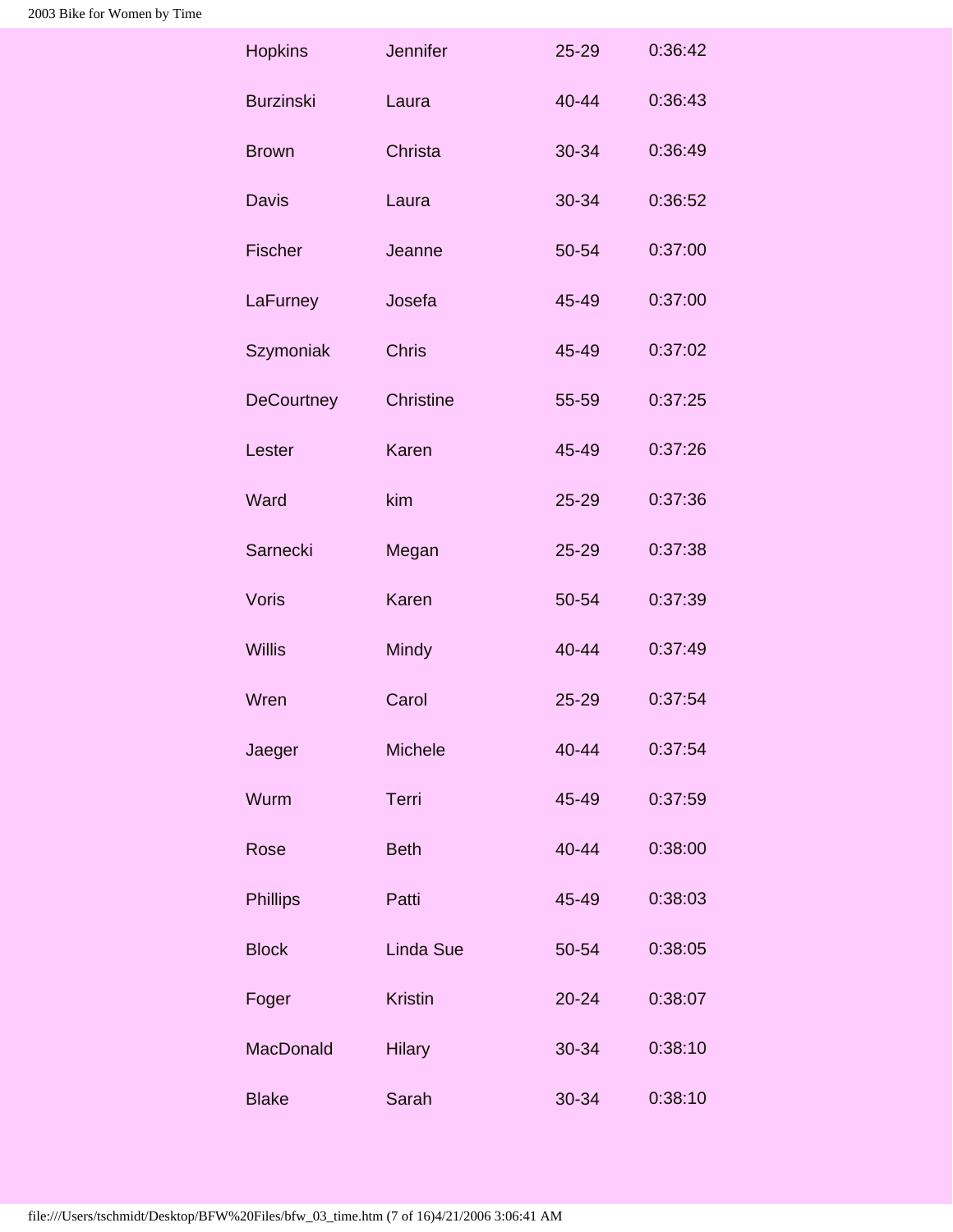| Geldenhuys    | Adeline         | $25 - 29$ | 0:38:16 |
|---------------|-----------------|-----------|---------|
| <b>Davis</b>  | Joanne          | $25 - 29$ | 0:38:24 |
| <b>Hiekel</b> | <b>Markissa</b> | $15 - 19$ | 0:38:26 |
| Frost         | <b>Marian</b>   | 45-49     | 0:38:28 |
| Mohwinkel     | <b>Diane</b>    | 60-64     | 0:38:31 |
| Halpin        | Samantha        | $15 - 19$ | 0:38:31 |
| Henderson     | Jennifer        | 30-34     | 0:38:34 |
| <b>Tily</b>   | Laura           | 50-54     | 0:38:35 |
| Whitlow       | <b>Shauna</b>   | $20 - 24$ | 0:38:36 |
| Lewis         | Paulette        | 50-55     | 0:38:37 |
| Hendel        | Cindy           | 45-49     | 0:38:37 |
| Kennedy       | Laura           | $25 - 29$ | 0:38:45 |
| Cooper        | Katrina         | 30-34     | 0:38:45 |
| Faulkner      | <b>Kristen</b>  | $10 - 14$ | 0:38:47 |
| Hennequin     | Masako          | 35-39     | 0:38:48 |
| <b>Davis</b>  | <b>Jackie</b>   | 25-29     | 0:38:49 |
| Cherry        | <b>Maria</b>    | 45-49     | 0:38:59 |
| Libbey        | Colleen         | 25-29     | 0:38:59 |
| Wiggins       | Jane            | 55-59     | 0:39:00 |
| <b>Clark</b>  | Lyn             | 55-59     | 0:39:01 |
| Judy          | Kathleen        | 40-44     | 0:39:03 |
| Rothermel     | Linzi           | 35-39     | 0:39:07 |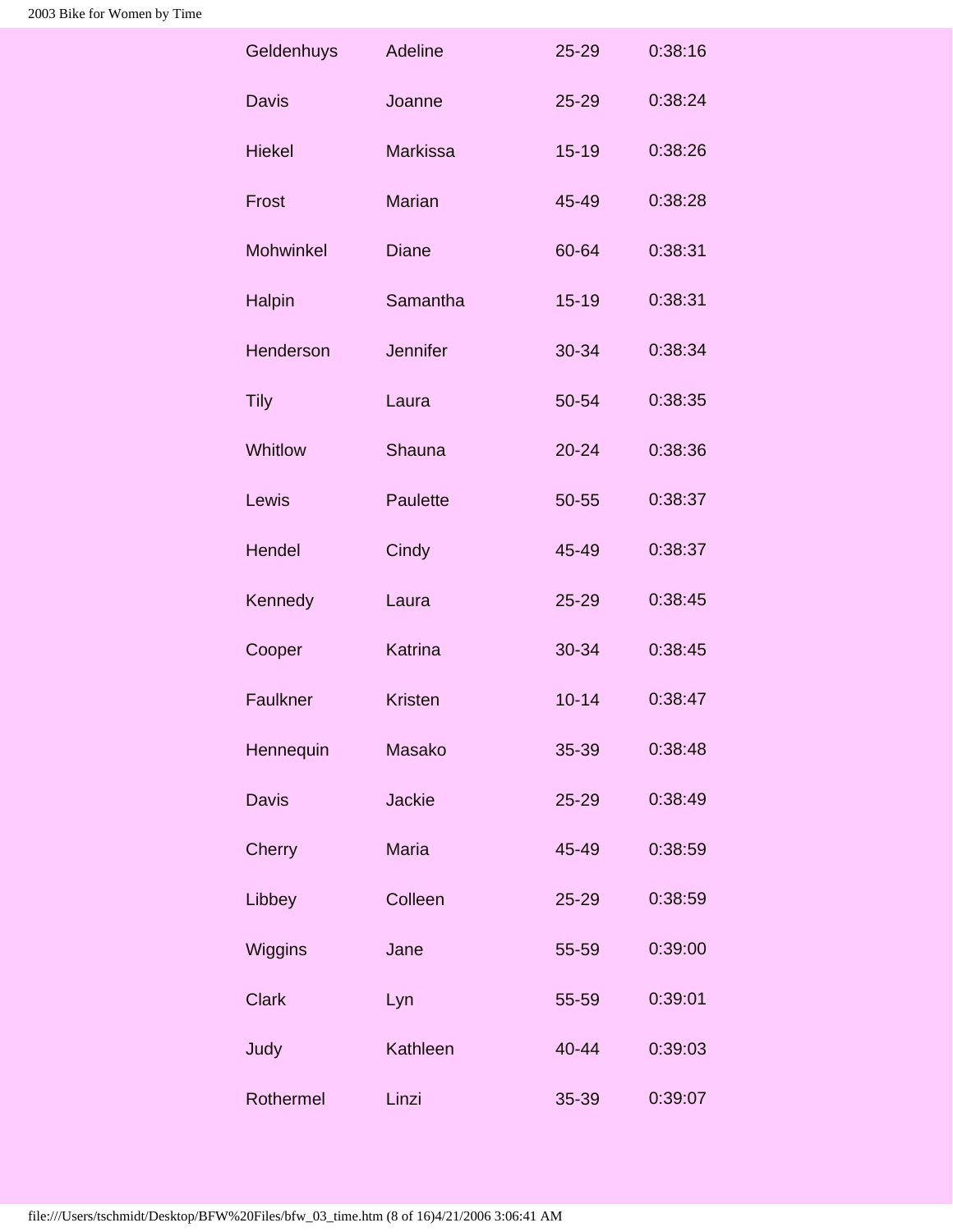| <b>McGary</b>   | Jacquelyn     | 30-34     | 0:39:10 |
|-----------------|---------------|-----------|---------|
| <b>Matthews</b> | Julie         | 45-49     | 0:39:11 |
| Wackowski       | <b>Debbie</b> | $40 - 44$ | 0:39:13 |
| Newgaard        | Colleen       | 45-49     | 0:39:24 |
| Young           | Lynn          | 45-49     | 0:39:26 |
| Ferguson        | Cynthia       | 30-34     | 0:39:28 |
| Lawrence        | Korinne       | 25-29     | 0:39:30 |
| Carey           | Rachel        | $10 - 14$ | 0:39:38 |
| <b>Krolick</b>  | Carol         | 40-44     | 0:39:39 |
| Ratcliffe       | Deborah       | 30-34     | 0:39:47 |
| <b>Whitlock</b> | <b>Jackie</b> | 60-64     | 0:39:48 |
| Weamire         | <b>Diana</b>  | 25-29     | 0:39:51 |
| <b>Wills</b>    | Carrie        | 40-44     | 0:39:52 |
| Prince          | <b>Dianne</b> | 35-39     | 0:39:59 |
| Clingenpeel     | Adrienne      | $10 - 14$ | 0:40:01 |
| <b>Miner</b>    | Lydia         | 40-44     | 0:40:08 |
| Haney           | <b>Sheila</b> | 30-34     | 0:40:08 |
| Corral          | <b>Debbie</b> | 50-54     | 0:40:10 |
| <b>Brassard</b> | Patty         | 40-44     | 0:40:10 |
| Comellas        | Thomissa      | $10 - 14$ | 0:40:18 |
| Velasquez       | Lalia         | $20 - 24$ | 0:40:23 |
| Parsons         | Kelly         | 35-39     | 0:40:25 |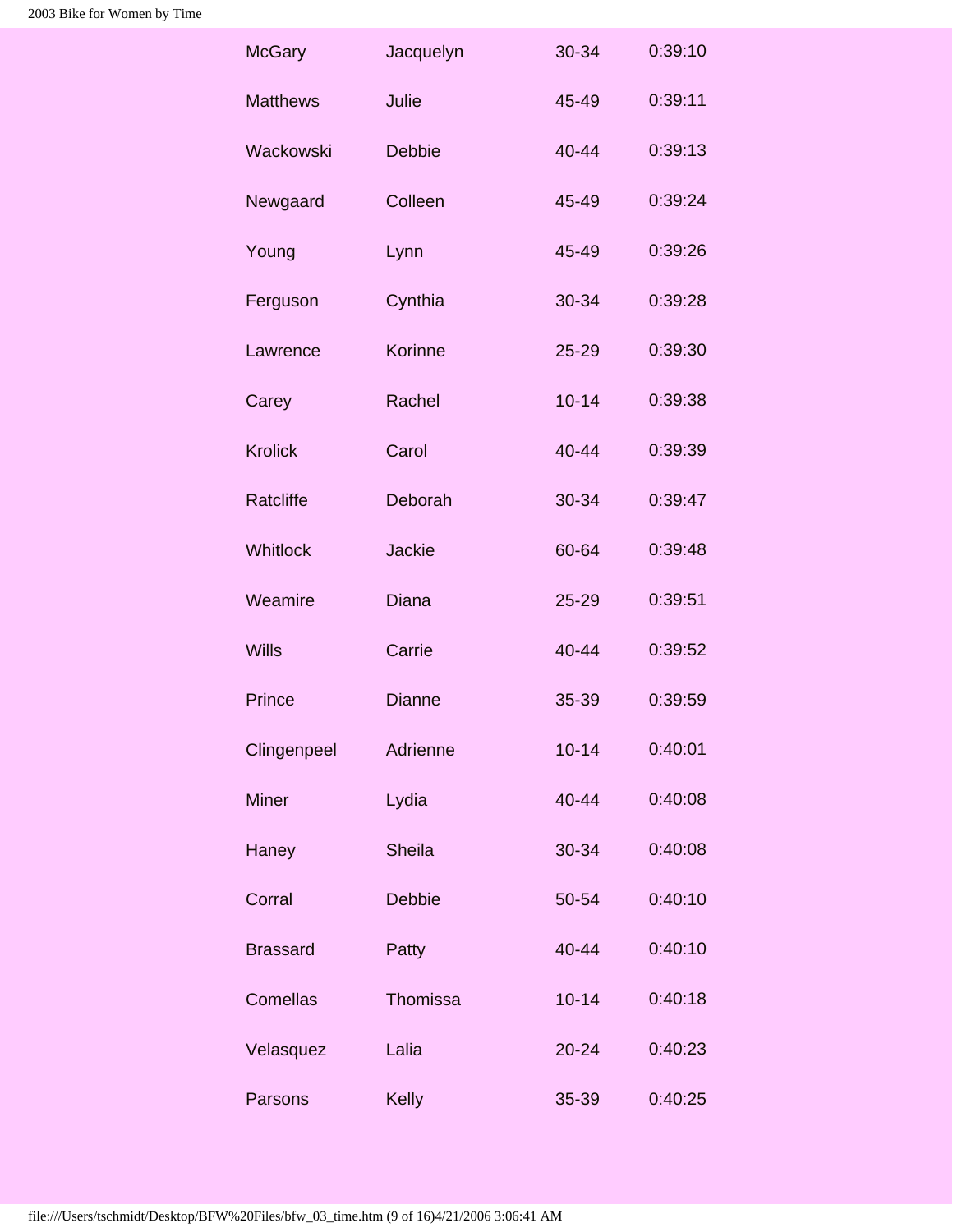| Patricia       | 55-59     | 0:40:25 |
|----------------|-----------|---------|
| Sandy          | 50-54     | 0:40:26 |
| Julie          | 40-44     | 0:40:28 |
| Tanya          | $25 - 29$ | 0:40:32 |
| Gina           | 35-39     | 0:40:33 |
| Regina         | $20 - 24$ | 0:40:36 |
| Susanne        | 45-49     | 0:40:37 |
| <b>Robin</b>   | 40-44     | 0:40:38 |
| Elaine         | 40-44     | 0:40:43 |
| April          | 35-39     | 0:40:49 |
| Wendy          | $20 - 24$ | 0:40:59 |
| millie         | 65-69     | 0:41:04 |
| <b>Barb</b>    | 35-39     | 0:41:06 |
| Lee Anne       | 40-44     | 0:41:10 |
| Holli          | 45-49     | 0:41:10 |
| Janet          | 50-54     | 0:41:12 |
| <b>Beth</b>    | 45-49     | 0:41:19 |
| <b>Christy</b> | $20 - 24$ | 0:41:23 |
| Janelle        | 25-29     | 0:41:26 |
| Suzanne        | 50-54     | 0:41:40 |
| Eugenia        | 40-44     | 0:41:41 |
| <b>Beth</b>    | 50-54     | 0:41:47 |
|                |           |         |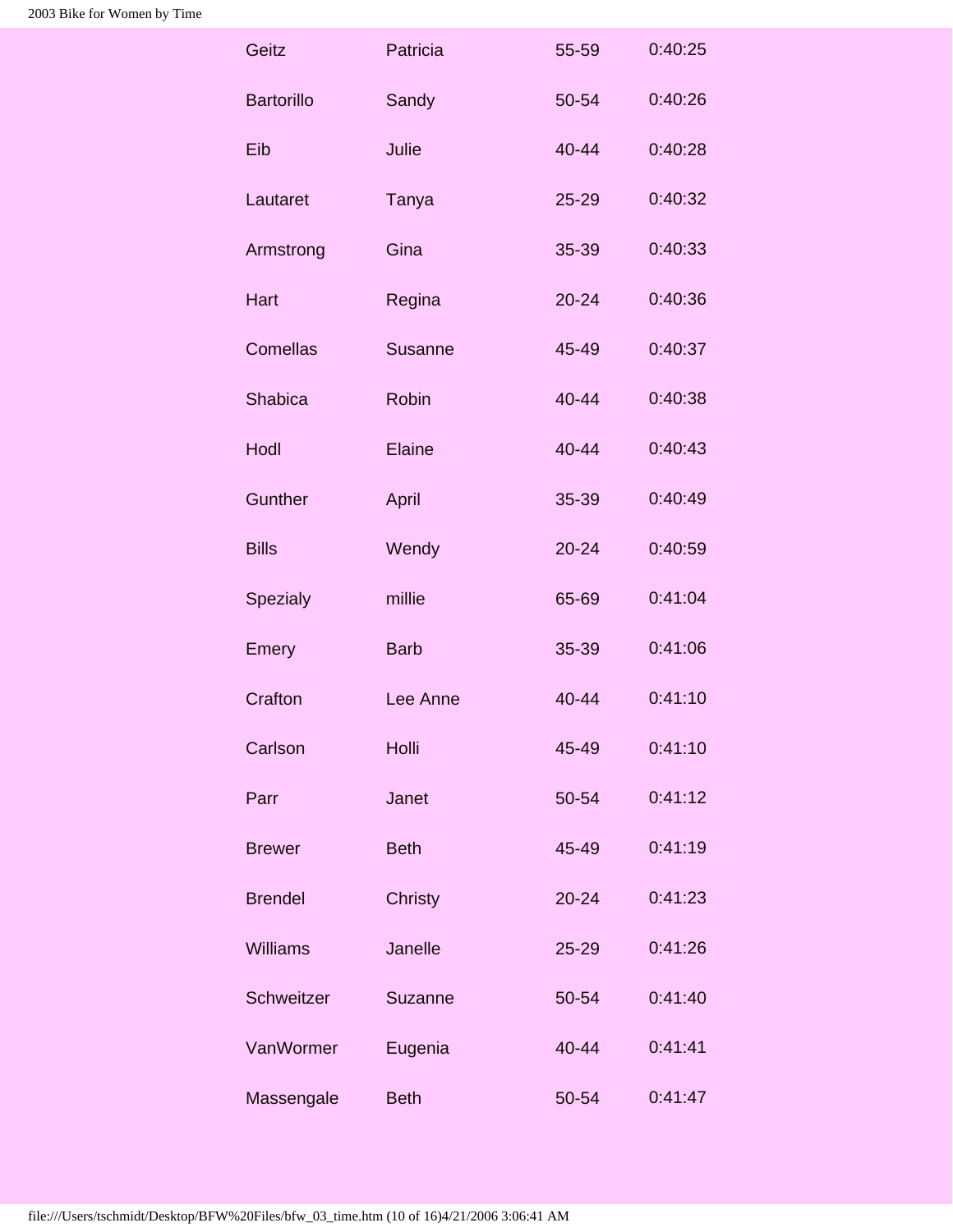| Whaley           | Katie         | $10 - 14$ | 0:41:53 |
|------------------|---------------|-----------|---------|
| O'Grady          | Katherine     | 50-54     | 0:42:01 |
| <b>Waters</b>    | Carol         | 55-59     | 0:42:02 |
| Daniel           | Dorothy       | 45-49     | 0:42:07 |
| <b>Davis</b>     | Petra         | $10 - 14$ | 0:42:09 |
| Young            | Janie         | 45-49     | 0:42:14 |
| Johnson          | Sandy         | 55-59     | 0:42:14 |
| <b>Tifental</b>  | Susan         | $40 - 44$ | 0:42:15 |
| <b>Thompkins</b> | Kate          | $10 - 14$ | 0:42:17 |
| Veelman          | Lynette       | 40-44     | 0:42:28 |
| Oweswith         | Gladys        | 30-34     | 0:42:32 |
| Moe              | Vivian        | 40-44     | 0:42:32 |
| Price            | Kathryn       | 40-44     | 0:42:34 |
| Mahan            | Lucy          | 45-49     | 0:42:47 |
| Martinson        | Cheri         | 35-39     | 0:42:50 |
| Oakley           | Susan         | 35-39     | 0:42:52 |
| Larson           | Marge         | 35-39     | 0:42:53 |
| Clingenpeel      | Jody          | $40 - 44$ | 0:42:56 |
| Soderland        | <b>Dianne</b> | 45-49     | 0:43:06 |
| Shellenbaum      | <b>Diane</b>  | 40-44     | 0:43:15 |
| <b>Miller</b>    | <b>Jackie</b> | 35-39     | 0:43:18 |
| Lautenberger     | Fran          | 45-49     | 0:43:18 |
|                  |               |           |         |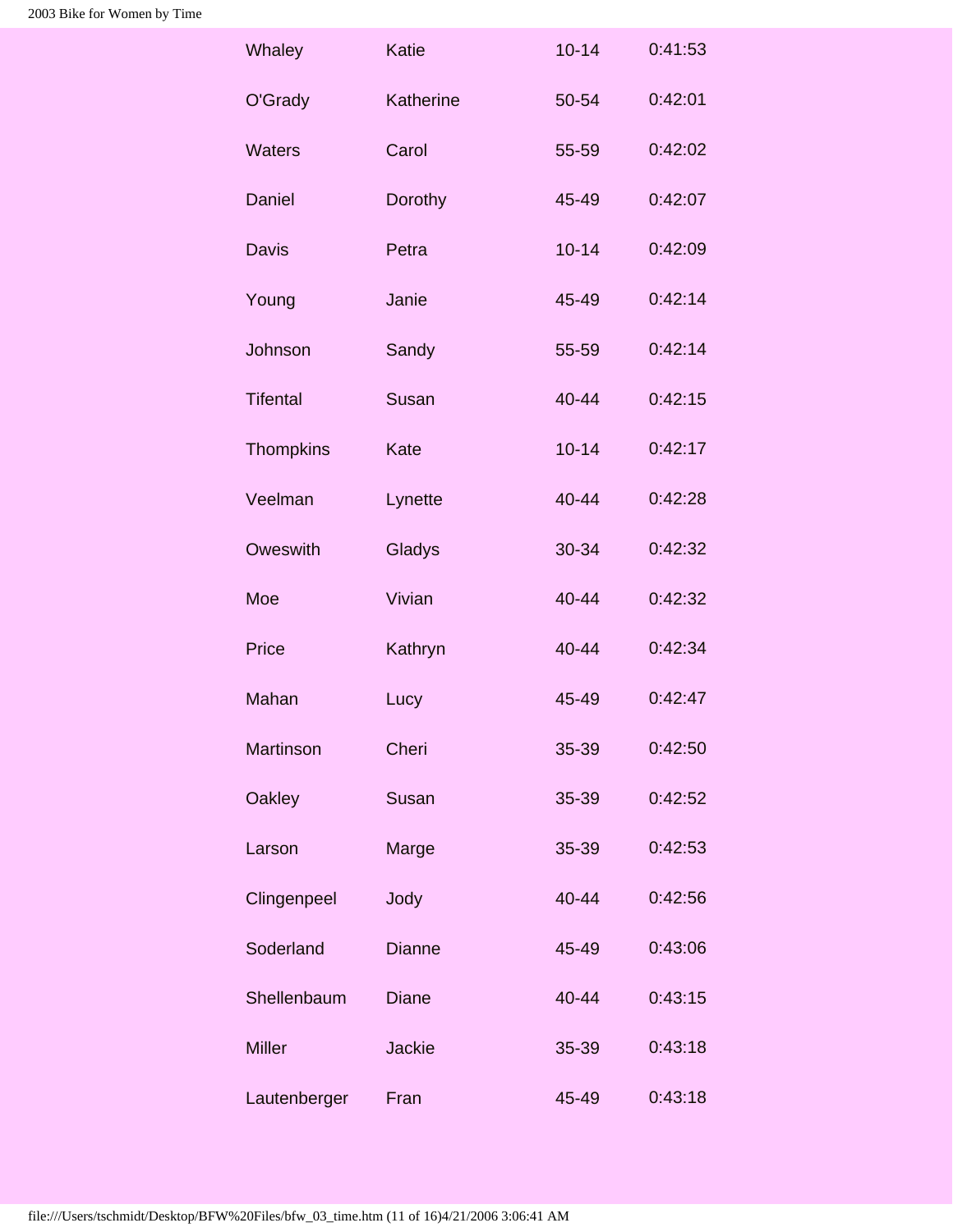| Campbell                | Cheryl        | 35-39     | 0:43:22 |
|-------------------------|---------------|-----------|---------|
| <b>Thompkins</b>        | Kelley        | $10 - 14$ | 0:43:23 |
| Knudsen                 | Janet         | 50-54     | 0:43:24 |
| Smallwood               | <b>Tuyet</b>  | 35-39     | 0:43:30 |
| Dale                    | Kathy         | 60-64     | 0:43:33 |
| Kapper                  | jackie        | 45-49     | 0:43:51 |
| Kohler                  | Annie         | $15 - 19$ | 0:43:56 |
| Withrow                 | Wendy         | 55-59     | 0:43:57 |
| Harriman                | Melanie       | 35-39     | 0:44:01 |
| <b>Brendel</b>          | <b>Judith</b> | 55-59     | 0:44:02 |
| James                   | DeLynn        | 45-49     | 0:44:04 |
| Halpin                  | Tia           | $10 - 14$ | 0:44:19 |
| <b>Steen</b>            | Cathy         | 40-44     | 0:44:31 |
| Rosene                  | Karen         | 50-54     | 0:44:45 |
| <b>Eker</b>             | Erin          | 40-44     | 0:44:52 |
| <b>Boisen</b>           | Sarah         | $10 - 14$ | 0:45:11 |
| <b>Scott</b>            | Leah          | $10 - 14$ | 0:45:11 |
| Levy                    | Donna         | 40-44     | 0:45:31 |
| <b>Boom</b>             | Chera         | 40-44     | 0:45:34 |
| <b>Bell</b>             | P.J.          | 45-49     | 0:45:35 |
| Greene-Wilkinson Denise |               | 50-54     | 0:45:37 |
| Hadden                  | Sara          | $25 - 29$ | 0:45:38 |
|                         |               |           |         |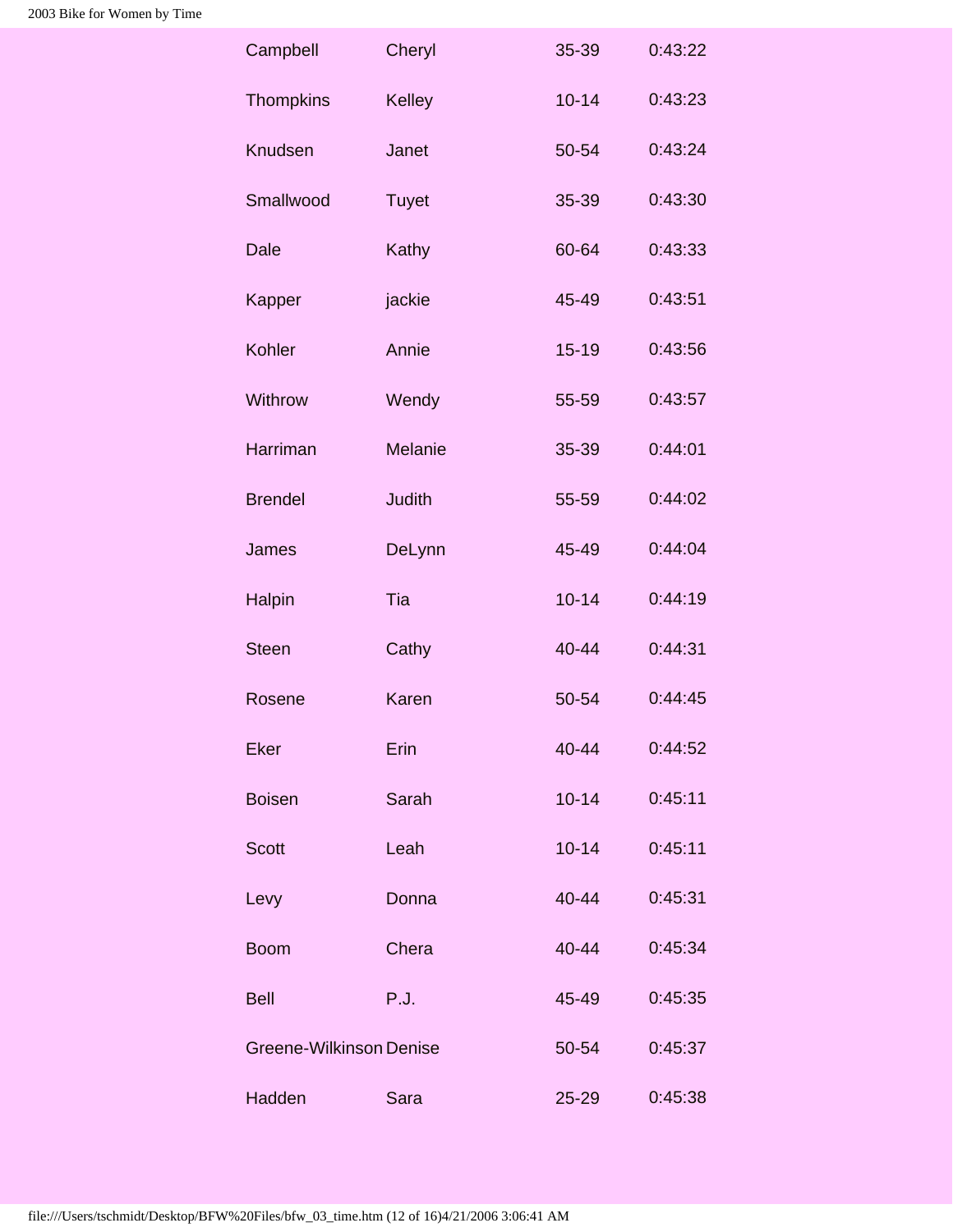| Meyer          | Deb             | 45-49     | 0:46:04 |
|----------------|-----------------|-----------|---------|
| <b>Dubois</b>  | <b>Nikole</b>   | 35-39     | 0:46:07 |
| <b>Sather</b>  | Regina          | 30-34     | 0:46:10 |
| Wonat          | <b>Bonnie</b>   | 40-44     | 0:46:14 |
| Wray           | <b>Nikki</b>    | $10 - 14$ | 0:46:18 |
| Wray           | Irene           | 40-44     | 0:46:19 |
| Keilman-Cruz   | Lynne           | 35-39     | 0:46:29 |
| Grady          | Hannah          | $10 - 14$ | 0:46:29 |
| <b>Durkin</b>  | Kate            | $40 - 44$ | 0:46:45 |
| Enkvist        | Crystal         | 30-34     | 0:47:00 |
| Pruhs          | Danner          | $10 - 14$ | 0:47:08 |
| Hart           | Rochelle        | 35-39     | 0:47:10 |
| Mahan          | <b>McKenzie</b> | $5-9$     | 0:47:10 |
| Erb            | Bobbi Jo        | 30-34     | 0:47:15 |
| <b>Rushing</b> | <b>Diana</b>    | 50-54     | 0:47:20 |
| Arndt          | Marlene         | 30-34     | 0:47:27 |
| King           | Sharon          | 30-34     | 0:47:31 |
| Wheatall       | Elizabeth       | $5-9$     | 0:47:45 |
| <b>Stimson</b> | <b>Stacy</b>    | 30-34     | 0:47:45 |
| <b>Harris</b>  | Lori            | 30-34     | 0:48:01 |
| Wetzel         | Linda           | 50-54     | 0:48:12 |
| Wetzel         | Jenny           | $20 - 24$ | 0:48:29 |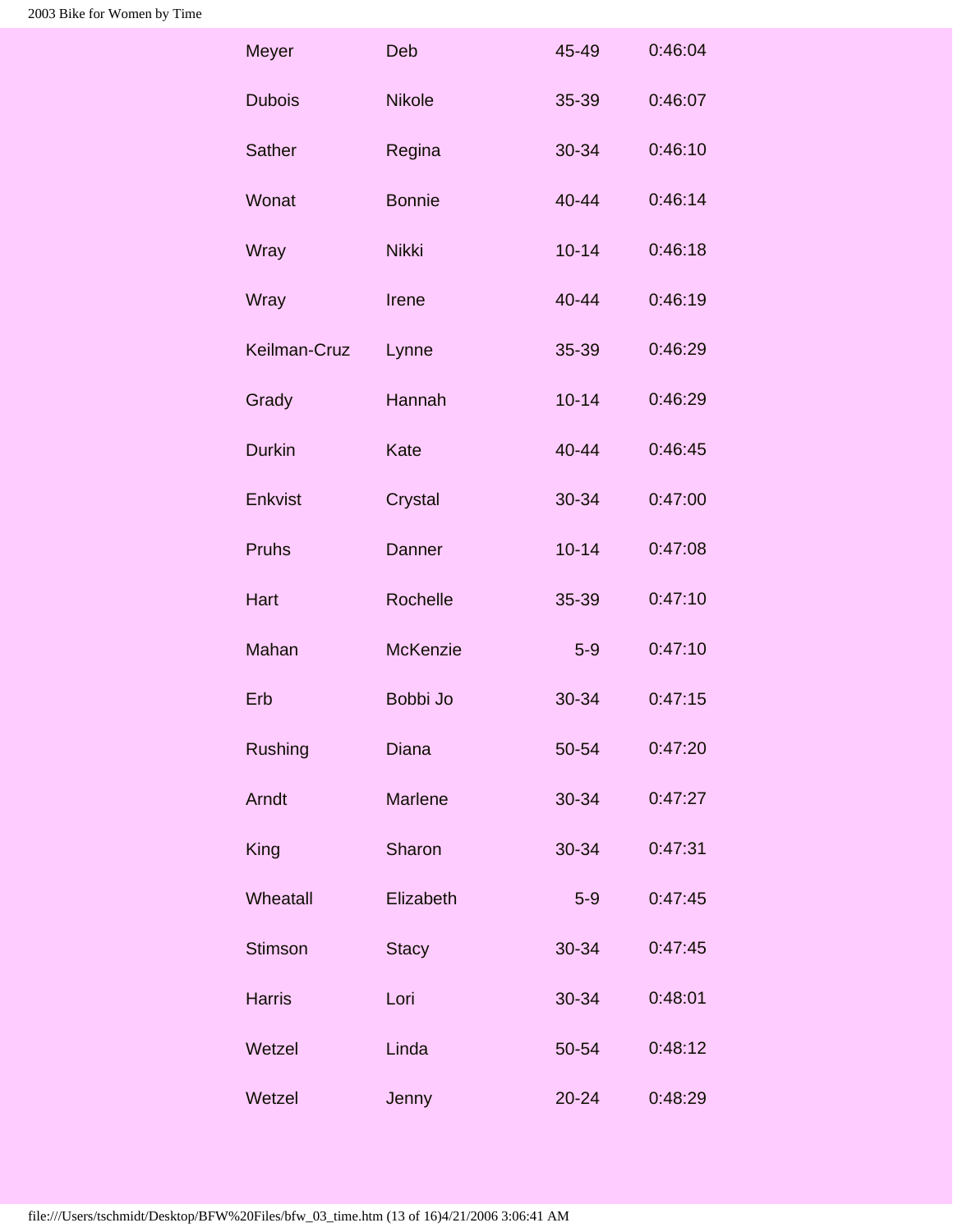| Maloney        | Kathie          | 50-54     | 0:48:33 |
|----------------|-----------------|-----------|---------|
| Moe            | Madison         | $10 - 14$ | 0:48:47 |
| DeGange        | Gilia           | $15 - 19$ | 0:48:51 |
| Goolie         | Mary            | 35-39     | 0:49:01 |
| <b>Brown</b>   | Rebecca         | 30-34     | 0:49:03 |
| Duncan         | Ann-Lesley      | 25-29     | 0:49:03 |
| Ramponi        | Jill            | $45 - 49$ | 0:49:04 |
| Shellenbaum    | <b>Elyse</b>    | $10 - 14$ | 0:49:18 |
| <b>Gohrick</b> | <b>Kristina</b> | 25-29     | 0:49:23 |
| Young          | <b>Diana</b>    | $10 - 14$ | 0:49:27 |
| Kolstad        | <b>Stacey</b>   | 30-34     | 0:49:27 |
| <b>Volk</b>    | Megan           | $15 - 19$ | 0:49:31 |
| King           | Wendy           | 35-39     | 0:49:35 |
| Grady          | Jolene          | 35-39     | 0:50:01 |
| Farris         | JudyAnn         | 55-59     | 0:50:10 |
| Gutberlet      | Simone          | 40-44     | 0:50:33 |
| Rakos          | Karen           | 30-34     | 0:50:44 |
| Pollock        | Jahna           | 30-34     | 0:50:54 |
| Thomas         | Denise          | 40-44     | 0:50:56 |
| <b>Chriss</b>  | Sharon          | 45-49     | 0:51:02 |
| <b>Hynes</b>   | Patty           | 30-34     | 0:51:35 |
| Clingenpeel    | <b>Marissa</b>  | $10 - 14$ | 0:51:36 |
|                |                 |           |         |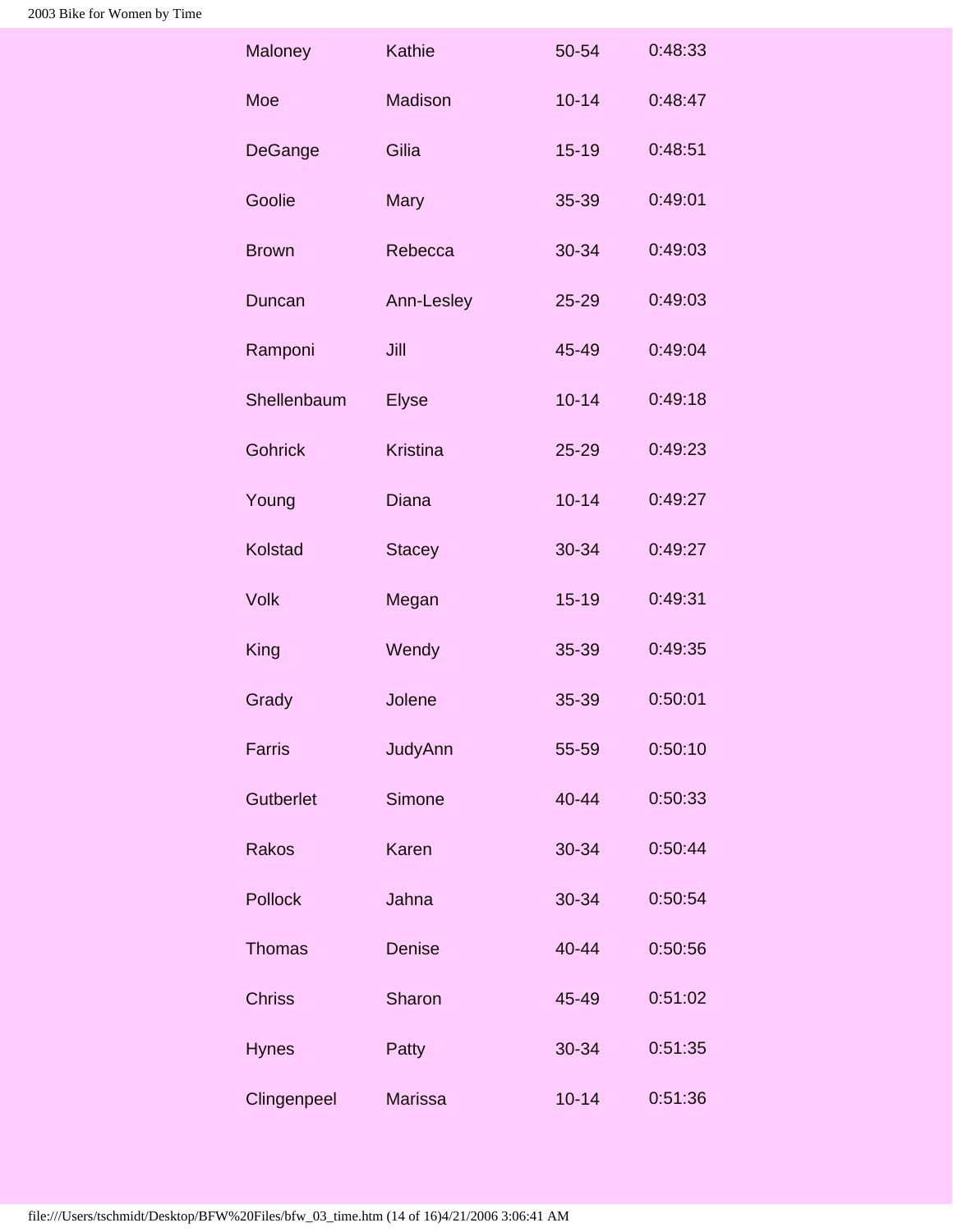| <b>Niki</b>     | 45-49     | 0:51:50 |
|-----------------|-----------|---------|
| Tobi            | 35-39     | 0:51:51 |
| Mary            | 45-49     | 0:51:53 |
| Patricia        | 45-49     | 0:52:14 |
| Kathryn         | $15 - 19$ | 0:52:27 |
| <b>Merielle</b> | $5-9$     | 0:52:31 |
| Cynthia         | 50-54     | 0:52:36 |
| Carolyn         | 60-64     | 0:52:56 |
| Melanie         | 35-39     | 0:52:57 |
| Madison         | $10 - 14$ | 0:53:20 |
| <b>Melissa</b>  | $5-9$     | 0:53:56 |
| Michele         | 40-44     | 0:55:03 |
| Karlie          | $10 - 14$ | 0:55:41 |
| Suzanne         | 45-49     | 0:55:52 |
| Pam             | 45-49     | 0:57:01 |
| <b>Nikole</b>   | $15 - 19$ | 0:57:02 |
| Angie           | 55-59     | 0:57:33 |
| Leslie          | 50-54     | 0:58:33 |
| Chryssie        | $5-9$     | 0:58:52 |
| Aubrie          | $5-9$     | 0:59:42 |
| Jody            | 25-29     | 0:59:57 |
| Tami            | 35-39     | 1:00:03 |
|                 |           |         |